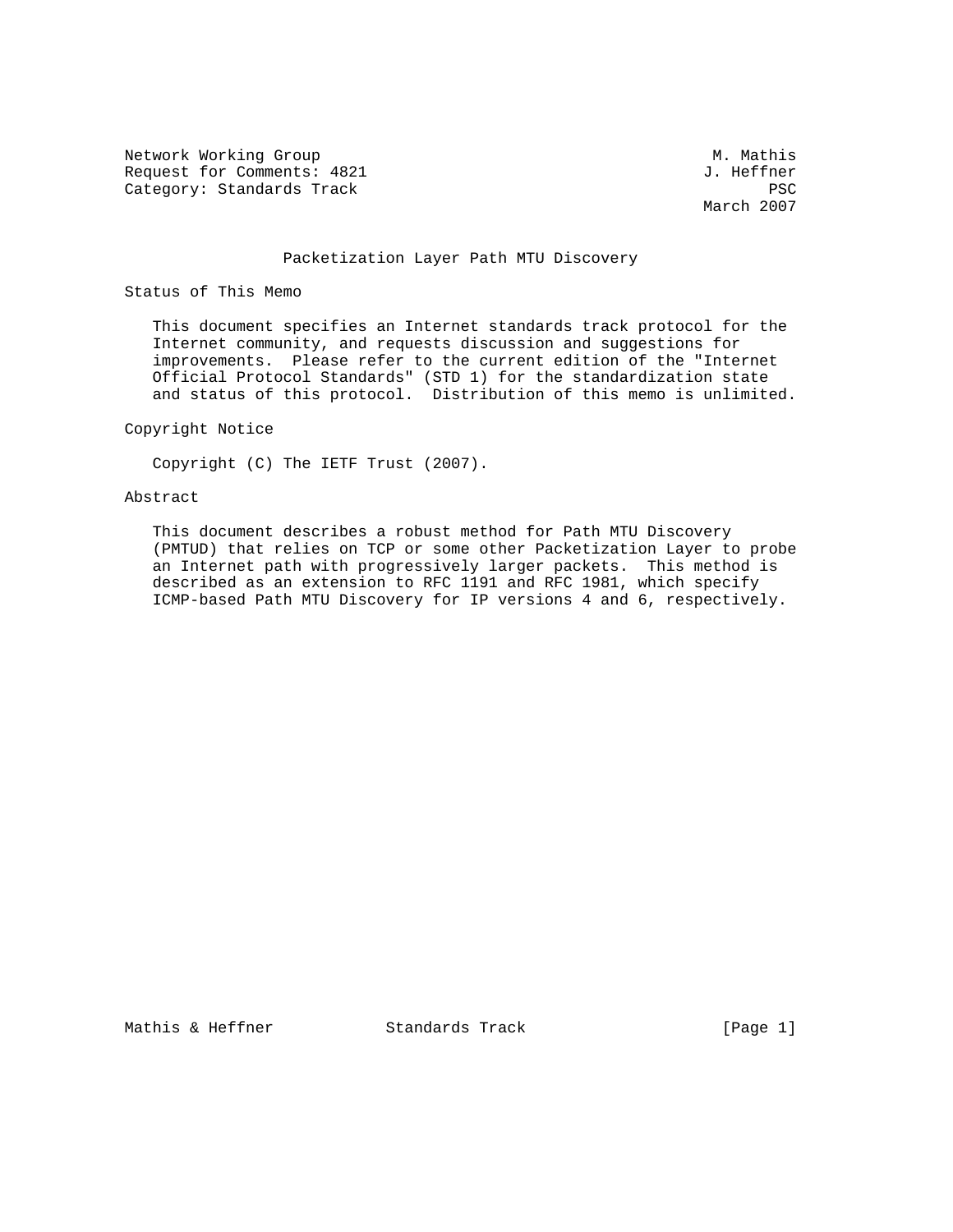# Table of Contents

| 1.               |                                              |  |  | $\overline{3}$ |
|------------------|----------------------------------------------|--|--|----------------|
| $\overline{2}$ . |                                              |  |  | $\overline{3}$ |
| 3.               |                                              |  |  | $\overline{6}$ |
| 4.               |                                              |  |  | 9              |
| 5.               |                                              |  |  |                |
| 5.1.             | Accounting for Header Sizes 10               |  |  |                |
| 5.2.             | Storing PMTU Information 11                  |  |  |                |
| 5.3.             | Accounting for IPsec12                       |  |  |                |
| 5.4.             |                                              |  |  |                |
|                  | 6. Common Packetization Properties 13        |  |  |                |
| 6.1.             | Mechanism to Detect Loss 13                  |  |  |                |
| 6.2.             | Generating Probes 13                         |  |  |                |
| 7 <sub>1</sub>   |                                              |  |  |                |
| 7.1.             | Packet Size Ranges 14                        |  |  |                |
| 7.2.             | Selecting Initial Values 16                  |  |  |                |
| 7.3.             | Selecting Probe Size 17                      |  |  |                |
| 7.4.             | Probing Preconditions 18                     |  |  |                |
| 7.5.             |                                              |  |  |                |
| 7.6.             | Response to Probe Results 19                 |  |  |                |
| 7.6.1.           |                                              |  |  |                |
|                  | 7.6.2.                                       |  |  |                |
|                  | 7.6.3. Probe Timeout Failure 20              |  |  |                |
| 7.6.4.           | Probe Inconclusive 20                        |  |  |                |
| 7.7.             | Full-Stop Timeout 20                         |  |  |                |
| 7.8.             |                                              |  |  |                |
| 8.               |                                              |  |  |                |
| 9.               |                                              |  |  |                |
|                  | 10. Specific Packetization Layers 23         |  |  |                |
|                  | 10.1. Probing Method Using TCP 23            |  |  |                |
|                  | 10.2. Probing Method Using SCTP 25           |  |  |                |
|                  | 10.3. Probing Method for IP Fragmentation 26 |  |  |                |
|                  | 10.4. Probing Method Using Applications 27   |  |  |                |
|                  | 11. Security Considerations 28               |  |  |                |
|                  |                                              |  |  |                |
|                  | 12.1. Normative References 28                |  |  |                |
|                  | 12.2. Informative References 29              |  |  |                |
|                  |                                              |  |  |                |
|                  | Appendix A. Acknowledgments 31               |  |  |                |

Mathis & Heffner Standards Track [Page 2]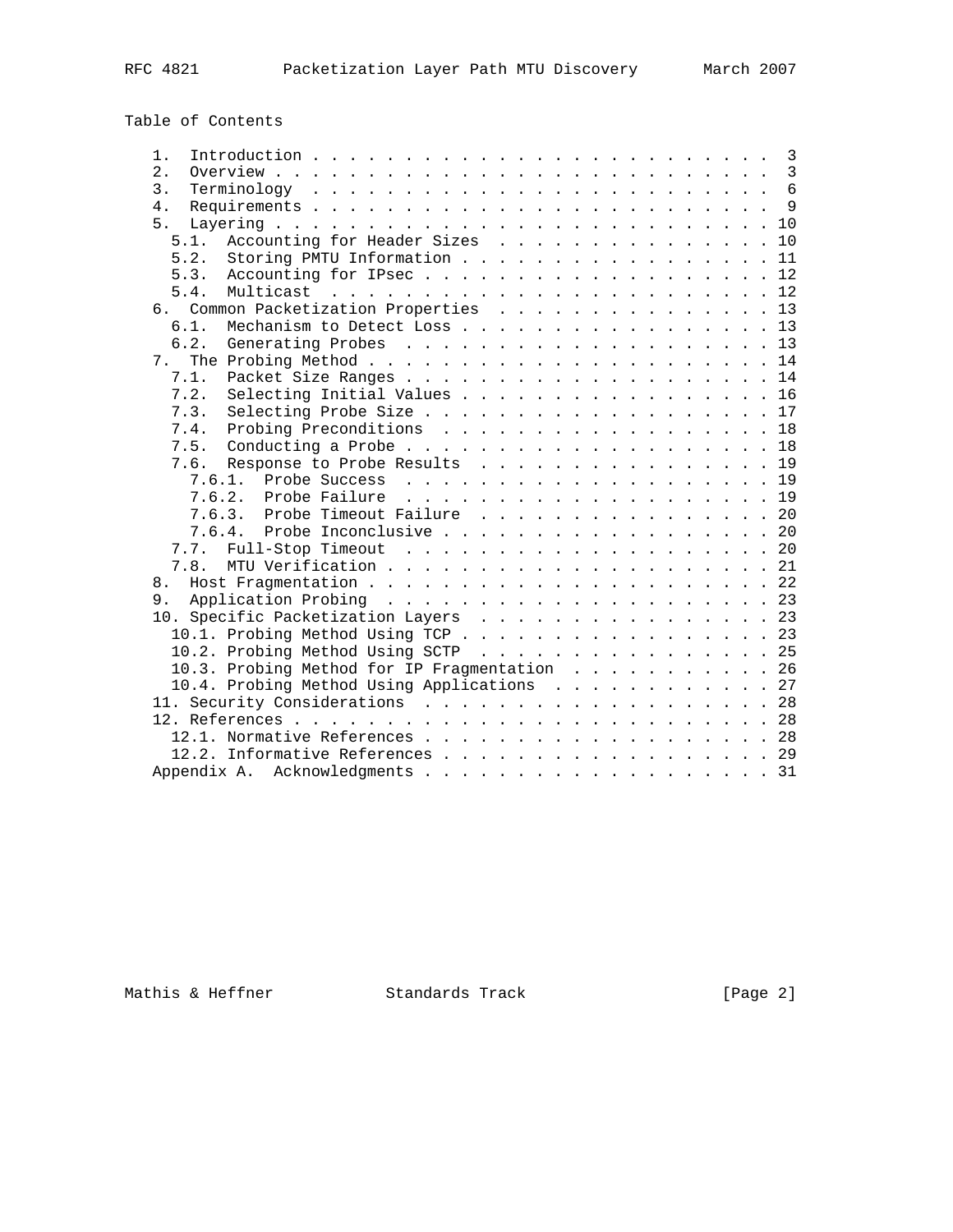## 1. Introduction

 This document describes a method for Packetization Layer Path MTU Discovery (PLPMTUD), which is an extension to existing Path MTU Discovery methods described in [RFC1191] and [RFC1981]. In the absence of ICMP messages, the proper MTU is determined by starting with small packets and probing with successively larger packets. The bulk of the algorithm is implemented above IP, in the transport layer (e.g., TCP) or other "Packetization Protocol" that is responsible for determining packet boundaries.

 This document does not update RFC 1191 or RFC 1981; however, since it supports correct operation without ICMP, it implicitly relaxes some of the requirements for the algorithms specified in those documents.

 The methods described in this document rely on features of existing protocols. They apply to many transport protocols over IPv4 and IPv6. They do not require cooperation from the lower layers (except that they are consistent about which packet sizes are acceptable) or from peers. As the methods apply only to senders, variants in implementations will not cause interoperability problems.

 For sake of clarity, we uniformly prefer TCP and IPv6 terminology. In the terminology section, we also present the analogous IPv4 terms and concepts for the IPv6 terminology. In a few situations, we describe specific details that are different between IPv4 and IPv6.

 The key words "MUST", "MUST NOT", "REQUIRED", "SHALL", "SHALL NOT", "SHOULD", "SHOULD NOT", "RECOMMENDED", "MAY", and "OPTIONAL" in this document are to be interpreted as described in [RFC2119].

 This document is a product of the Path MTU Discovery (PMTUD) working group of the IETF and draws heavily on RFC 1191 and RFC 1981 for terminology, ideas, and some of the text.

#### 2. Overview

 Packetization Layer Path MTU Discovery (PLPMTUD) is a method for TCP or other Packetization Protocols to dynamically discover the MTU of a path by probing with progressively larger packets. It is most efficient when used in conjunction with the ICMP-based Path MTU Discovery mechanism as specified in RFC 1191 and RFC 1981, but resolves many of the robustness problems of the classical techniques since it does not depend on the delivery of ICMP messages.

 This method is applicable to TCP and other transport- or application level protocols that are responsible for choosing packet boundaries (e.g., segment sizes) and have an acknowledgment structure that

Mathis & Heffner Standards Track [Page 3]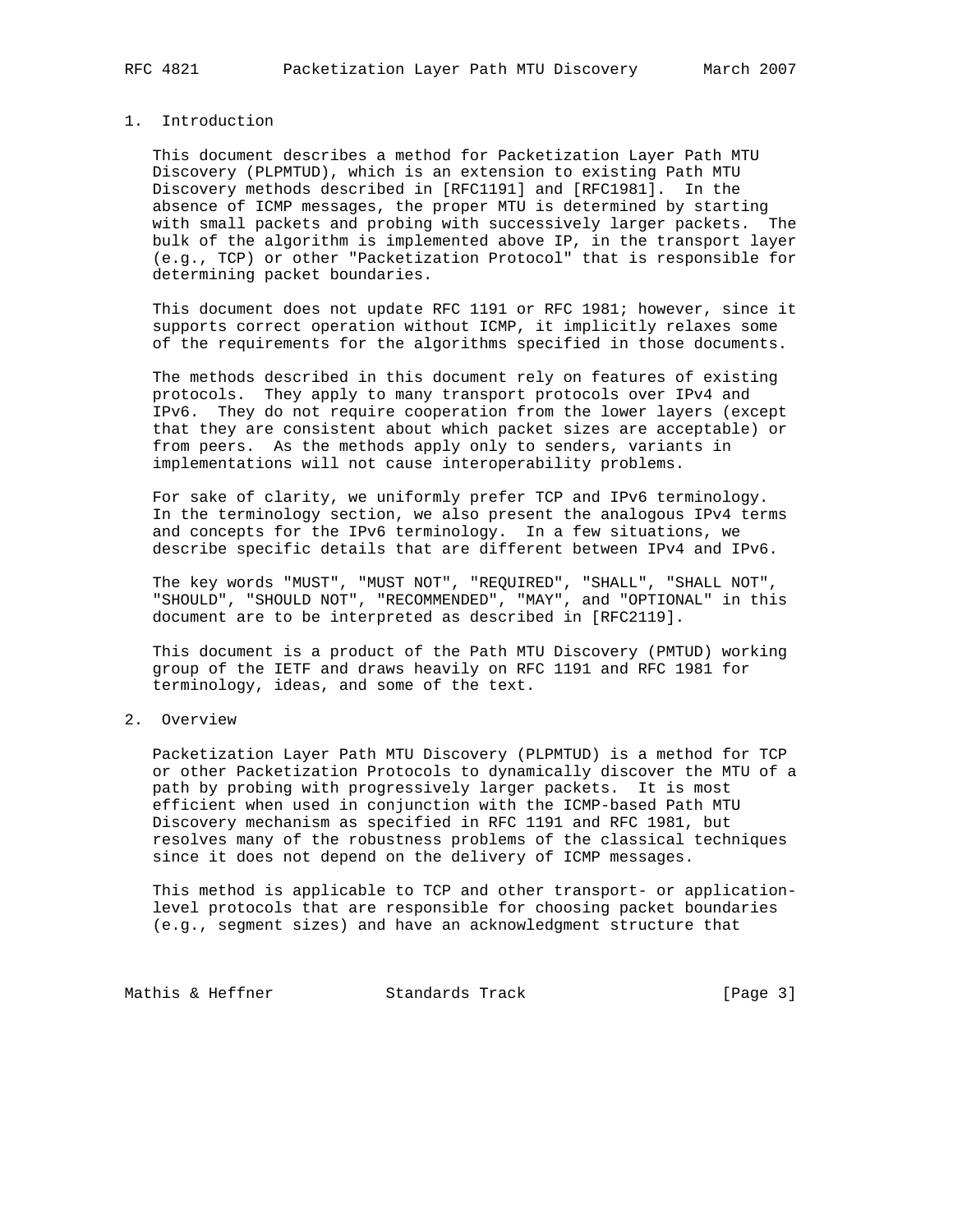delivers to the sender accurate and timely indications of which packets were lost.

 The general strategy is for the Packetization Layer to find an appropriate Path MTU by probing the path with progressively larger packets. If a probe packet is successfully delivered, then the effective Path MTU is raised to the probe size.

 The isolated loss of a probe packet (with or without an ICMP Packet Too Big message) is treated as an indication of an MTU limit, and not as a congestion indicator. In this case alone, the Packetization Protocol is permitted to retransmit any missing data without adjusting the congestion window.

 If there is a timeout or additional packets are lost during the probing process, the probe is considered to be inconclusive (e.g., the lost probe does not necessarily indicate that the probe exceeded the Path MTU). Furthermore, the losses are treated like any other congestion indication: window or rate adjustments are mandatory per the relevant congestion control standards [RFC2914]. Probing can resume after a delay that is determined by the nature of the detected failure.

 PLPMTUD uses a searching technique to find the Path MTU. Each conclusive probe narrows the MTU search range, either by raising the lower limit on a successful probe or lowering the upper limit on a failed probe, converging toward the true Path MTU. For most transport layers, the search should be stopped once the range is narrow enough that the benefit of a larger effective Path MTU is smaller than the search overhead of finding it.

 The most likely (and least serious) probe failure is due to the link experiencing congestion-related losses while probing. In this case, it is appropriate to retry a probe of the same size as soon as the Packetization Layer has fully adapted to the congestion and recovered from the losses. In other cases, additional losses or timeouts indicate problems with the link or Packetization Layer. In these situations, it is desirable to use longer delays depending on the severity of the error.

 An optional verification process can be used to detect situations where raising the MTU raises the packet loss rate. For example, if a link is striped across multiple physical channels with inconsistent MTUs, it is possible that a probe will be delivered even if it is too large for some of the physical channels. In such cases, raising the Path MTU to the probe size can cause severe packet loss and abysmal performance. After raising the MTU, the new MTU size can be verified by monitoring the loss rate.

Mathis & Heffner Standards Track [Page 4]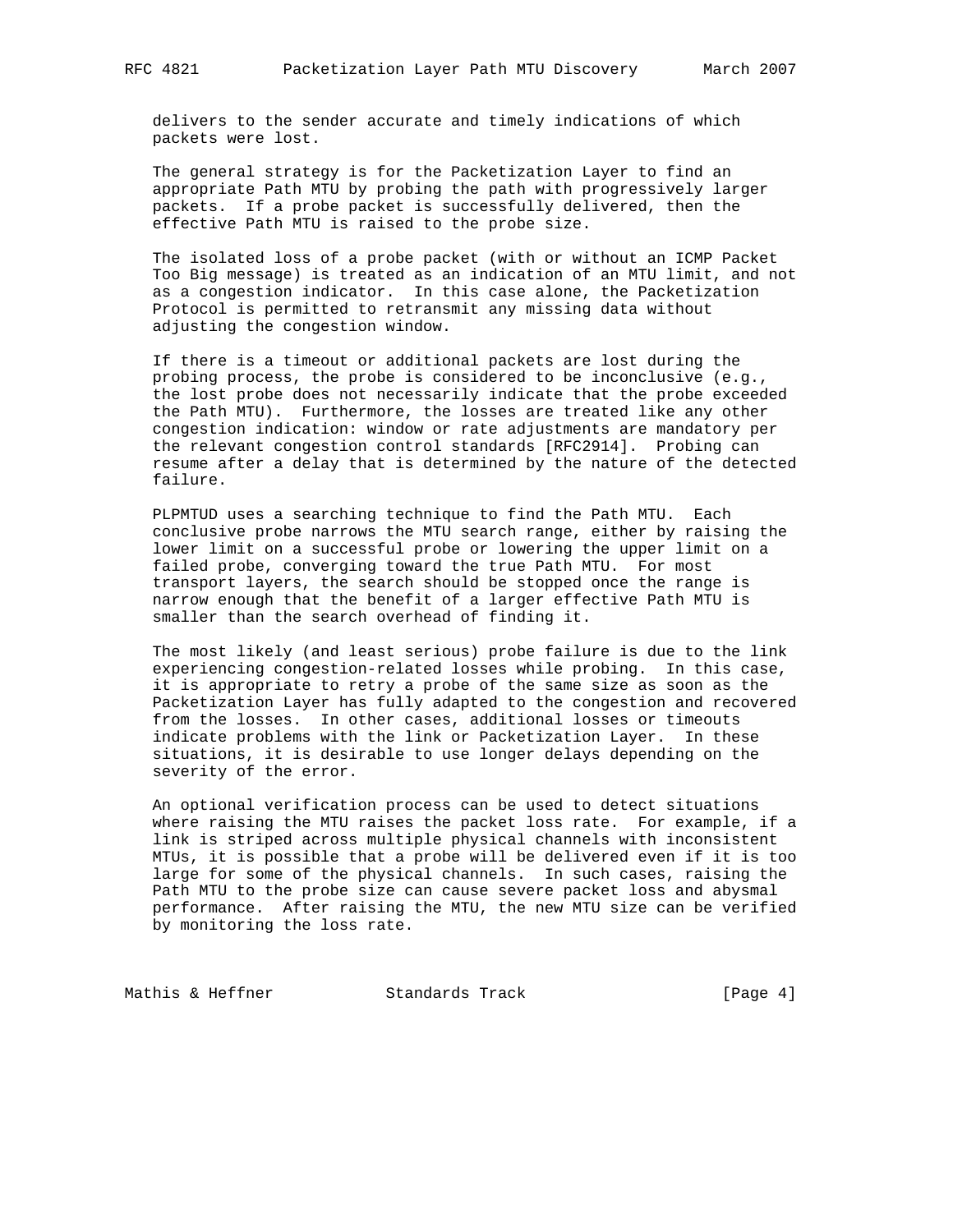Packetization Layer PMTUD (PLPMTUD) introduces some flexibility in the implementation of classical Path MTU Discovery. It can be configured to perform just ICMP black hole recovery to increase the robustness of classical Path MTU Discovery, or at the other extreme, all ICMP processing can be disabled and PLPMTUD can completely replace classical Path MTU Discovery.

 Classical Path MTU Discovery is subject to protocol failures (connection hangs) if ICMP Packet Too Big (PTB) messages are not delivered or processed for some reason [RFC2923]. With PLPMTUD, classical Path MTU Discovery can be modified to include additional consistency checks without increasing the risk of connection hangs due to spurious failures of the additional checks. Such changes to classical Path MTU Discovery are beyond the scope of this document.

 In the limiting case, all ICMP PTB messages might be unconditionally ignored, and PLPMTUD can be used as the sole method to discover the Path MTU. In this configuration, PLPMTUD parallels congestion control. An end-to-end transport protocol adjusts properties of the data stream (window size or packet size) while using packet losses to deduce the appropriateness of the adjustments. This technique seems to be more philosophically consistent with the end-to-end principle of the Internet than relying on ICMP messages containing transcribed headers of multiple protocol layers.

 Most of the difficulty in implementing PLPMTUD arises because it needs to be implemented in several different places within a single node. In general, each Packetization Protocol needs to have its own implementation of PLPMTUD. Furthermore, the natural mechanism to share Path MTU information between concurrent or subsequent connections is a path information cache in the IP layer. The various Packetization Protocols need to have the means to access and update the shared cache in the IP layer. This memo describes PLPMTUD in terms of its primary subsystems without fully describing how they are assembled into a complete implementation.

 The vast majority of the implementation details described in this document are recommendations based on experiences with earlier versions of Path MTU Discovery. These recommendations are motivated by a desire to maximize robustness of PLPMTUD in the presence of less than ideal network conditions as they exist in the field.

 This document does not contain a complete description of an implementation. It only sketches details that do not affect interoperability with other implementations and have strong externally imposed optimality criteria (e.g., the MTU searching and

Mathis & Heffner Standards Track [Page 5]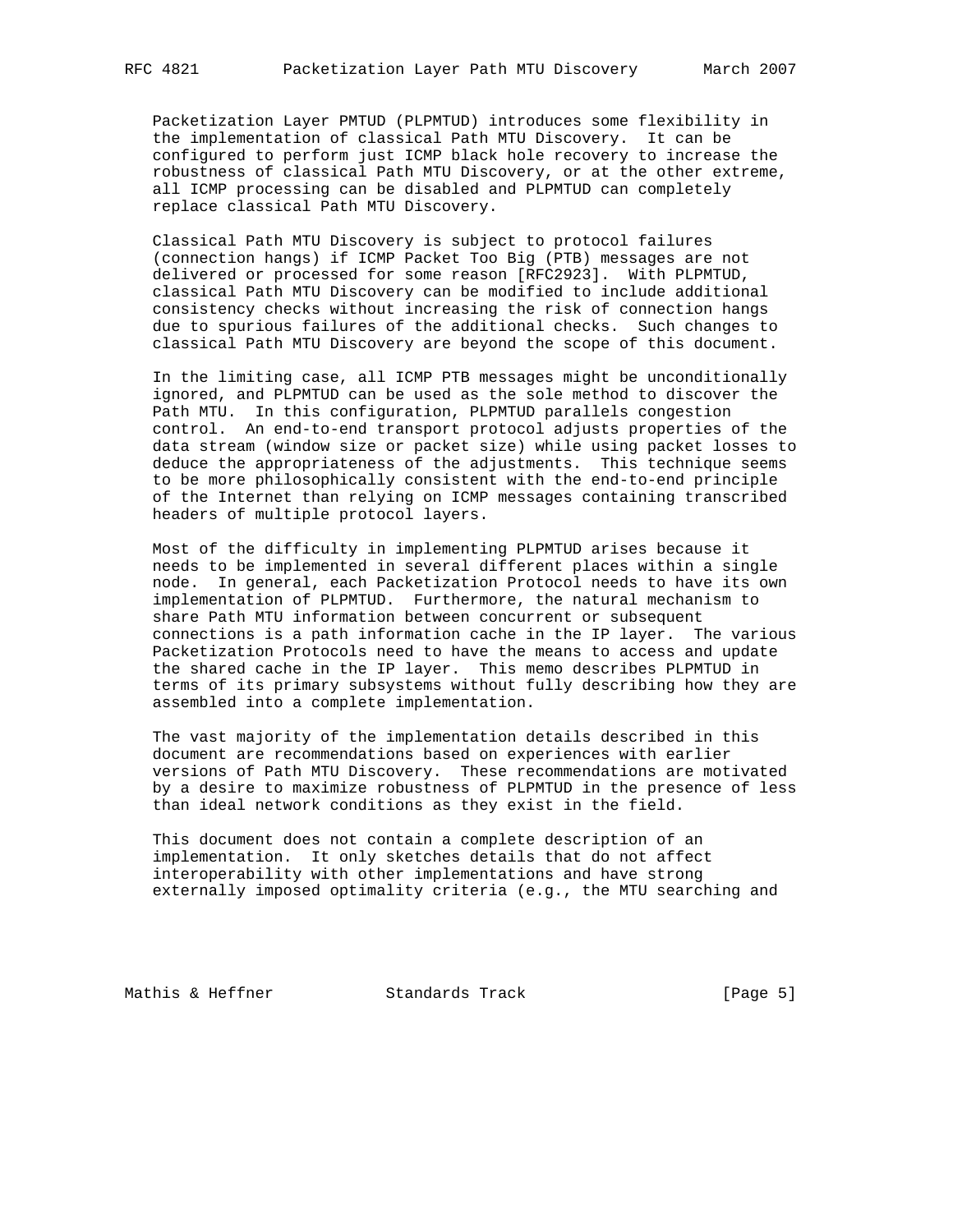caching heuristics). Other details are explicitly included because there is an obvious alternative implementation that doesn't work well in some (possibly subtle) case.

Section 3 provides a complete glossary of terms.

 Section 4 describes the details of PLPMTUD that affect interoperability with other standards or Internet protocols.

 Section 5 describes how to partition PLPMTUD into layers, and how to manage the path information cache in the IP layer.

 Section 6 describes the general Packetization Layer properties and features needed to implement PLPMTUD.

Section 7 describes how to use probes to search for the Path MTU.

 Section 8 recommends using IPv4 fragmentation in a configuration that mimics IPv6 functionality, to minimize future problems migrating to IPv6.

 Section 9 describes a programming interface for implementing PLPMTUD in applications that choose their own packet boundaries and for tools to be able to diagnose path problems that interfere with Path MTU Discovery.

 Section 10 discusses implementation details for specific protocols, including TCP.

3. Terminology

We use the following terms in this document:

IP: Either IPv4 [RFC0791] or IPv6 [RFC2460].

Node: A device that implements IP.

- Upper layer: A protocol layer immediately above IP. Examples are transport protocols such as TCP and UDP, control protocols such as ICMP, routing protocols such as OSPF, and Internet or lower-layer protocols being "tunneled" over (i.e., encapsulated in) IP such as IPX, AppleTalk, or IP itself.
- Link: A communication facility or medium over which nodes can communicate at the link layer, i.e., the layer immediately below IP. Examples are Ethernets (simple or bridged); PPP links; X.25,

Mathis & Heffner Standards Track [Page 6]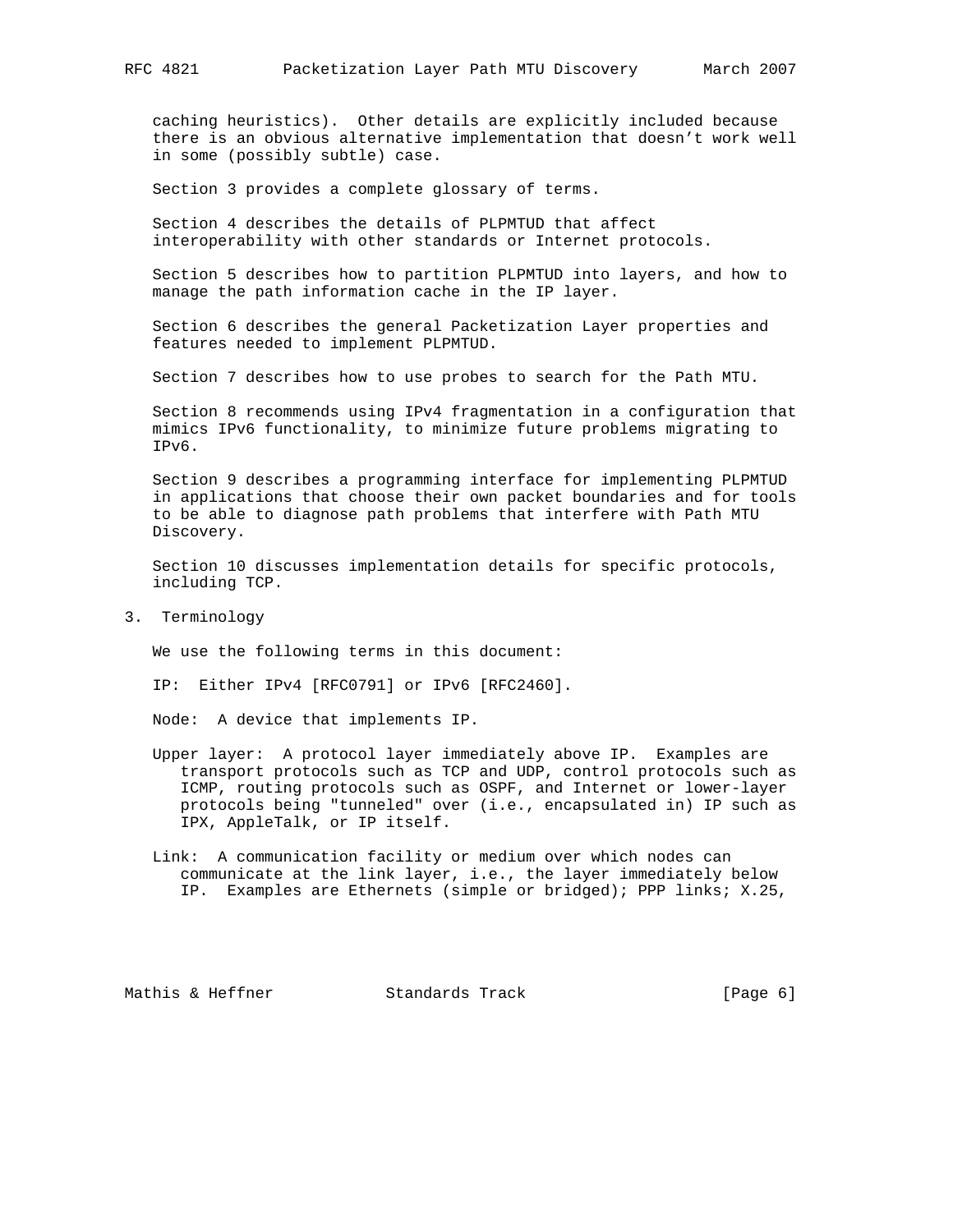Frame Relay, or Asynchronous Transfer Mode (ATM) networks; and Internet (or higher) layer "tunnels", such as tunnels over IPv4 or IPv6. Occasionally we use the slightly more general term "lower layer" for this concept.

Interface: A node's attachment to a link.

 Address: An IP layer identifier for an interface or a set of interfaces.

Packet: An IP header plus payload.

- MTU: Maximum Transmission Unit, the size in bytes of the largest IP packet, including the IP header and payload, that can be transmitted on a link or path. Note that this could more properly be called the IP MTU, to be consistent with how other standards organizations use the acronym MTU.
- Link MTU: The Maximum Transmission Unit, i.e., maximum IP packet size in bytes, that can be conveyed in one piece over a link. Be aware that this definition is different from the definition used by other standards organizations.

 For IETF documents, link MTU is uniformly defined as the IP MTU over the link. This includes the IP header, but excludes link layer headers and other framing that is not part of IP or the IP payload.

 Be aware that other standards organizations generally define link MTU to include the link layer headers.

- Path: The set of links traversed by a packet between a source node and a destination node.
- Path MTU, or PMTU: The minimum link MTU of all the links in a path between a source node and a destination node.
- Classical Path MTU Discovery: Process described in RFC 1191 and RFC 1981, in which nodes rely on ICMP Packet Too Big (PTB) messages to learn the MTU of a path.
- Packetization Layer: The layer of the network stack that segments data into packets.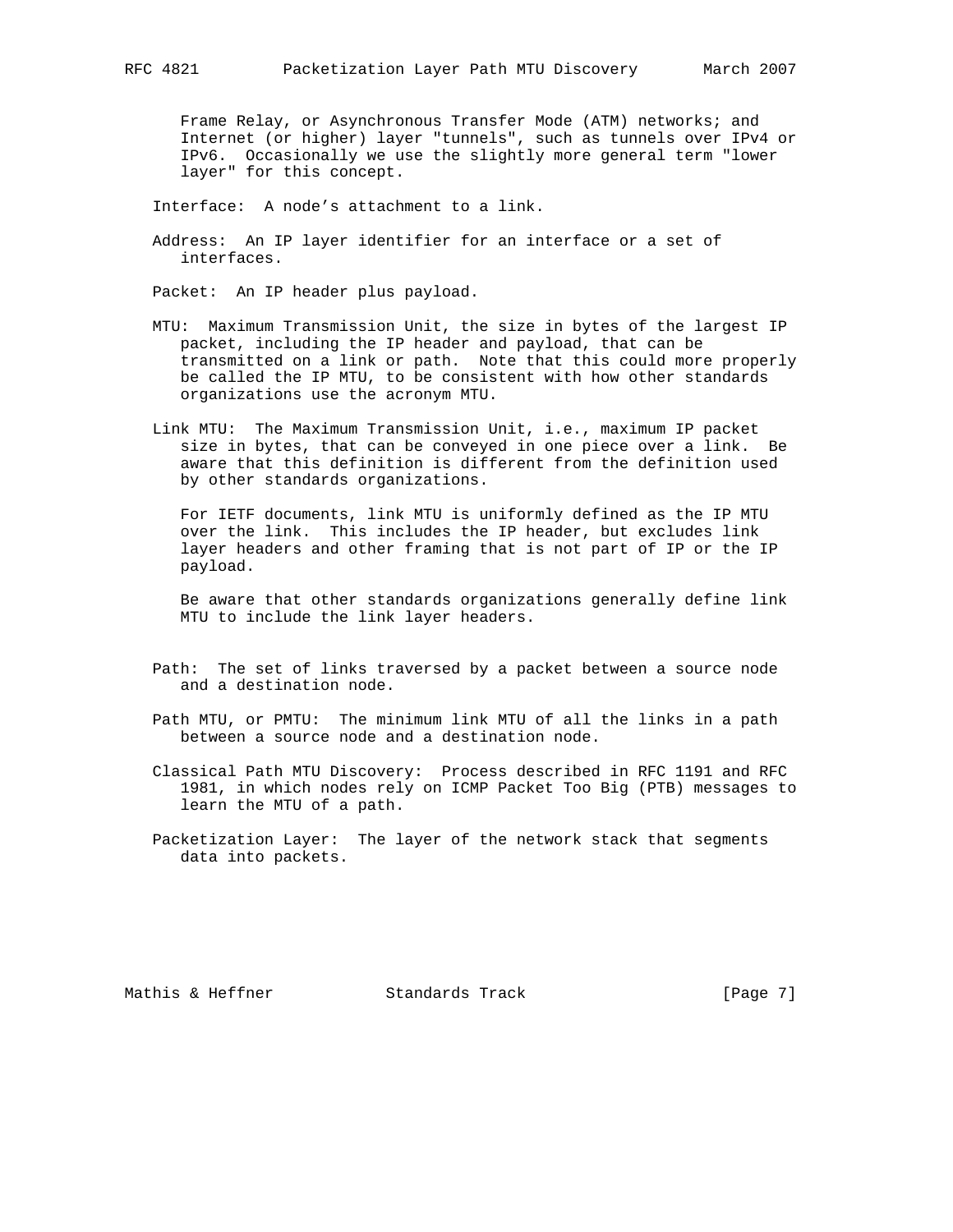- Effective PMTU: The current estimated value for PMTU used by a Packetization Layer for segmentation.
- PLPMTUD: Packetization Layer Path MTU Discovery, the method described in this document, which is an extension to classical PMTU Discovery.
- PTB (Packet Too Big) message: An ICMP message reporting that an IP packet is too large to forward. This is the IPv6 term that corresponds to the IPv4 ICMP "Fragmentation Needed and DF Set" message.
- Flow: A context in which MTU Discovery algorithms can be invoked. This is naturally an instance of a Packetization Protocol, for example, one side of a TCP connection.
- MSS: The TCP Maximum Segment Size [RFC0793], the maximum payload size available to the TCP layer. This is typically the Path MTU minus the size of the IP and TCP headers.
- Probe packet: A packet that is being used to test a path for a larger MTU.
- Probe size: The size of a packet being used to probe for a larger MTU, including IP headers.
- Probe gap: The payload data that will be lost and need to be retransmitted if the probe is not delivered.
- Leading window: Any unacknowledged data in a flow at the time a probe is sent.
- Trailing window: Any data in a flow sent after a probe, but before the probe is acknowledged.
- Search strategy: The heuristics used to choose successive probe sizes to converge on the proper Path MTU, as described in Section 7.3.
- Full-stop timeout: A timeout where none of the packets transmitted after some event are acknowledged by the receiver, including any retransmissions. This is taken as an indication of some failure condition in the network, such as a routing change onto a link with a smaller MTU. This is described in more detail in Section 7.7.

Mathis & Heffner  $\sim$  Standards Track [Page 8]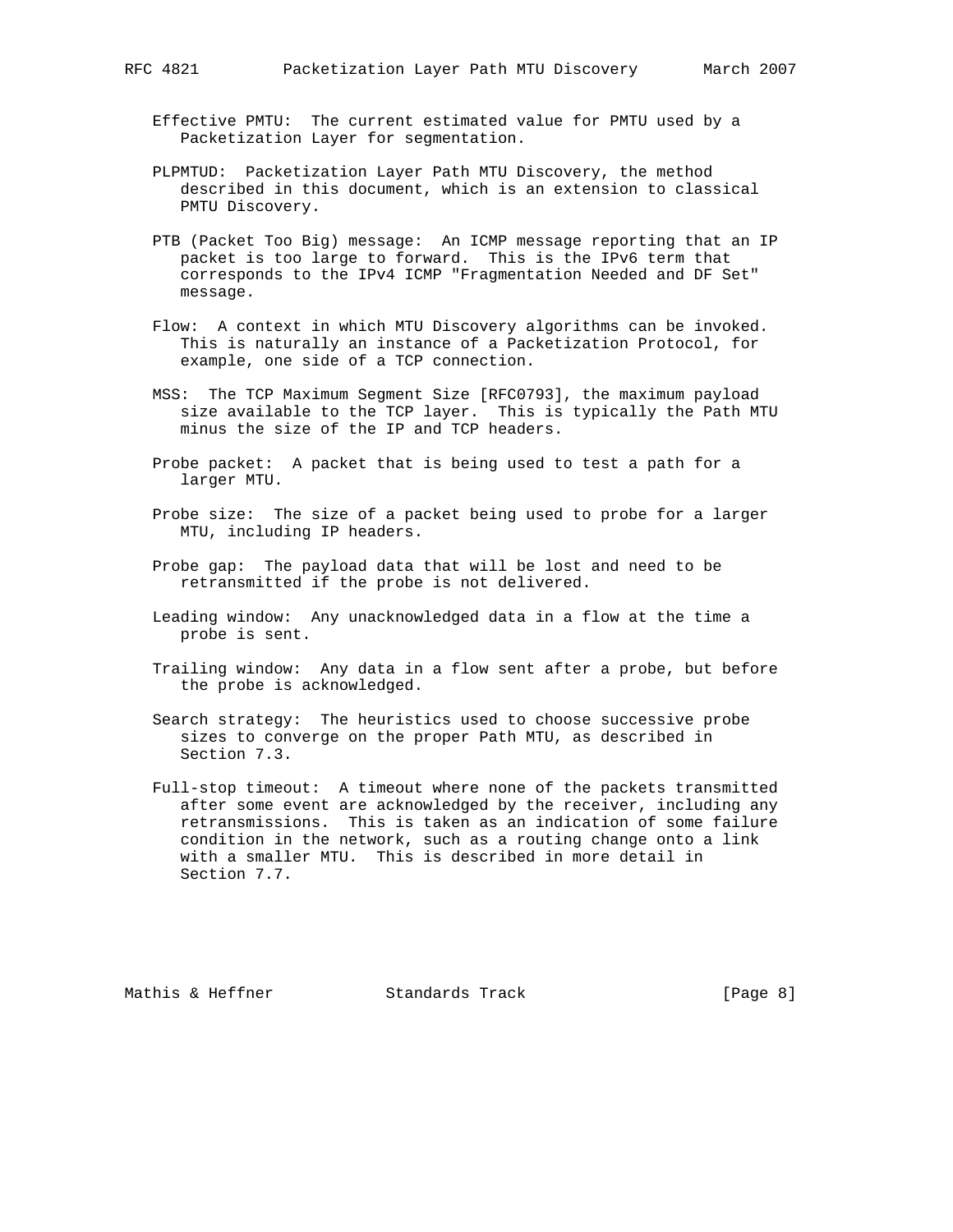## 4. Requirements

 All links MUST enforce their MTU: links that might non deterministically deliver packets that are larger than their rated MTU MUST consistently discard such packets.

 In the distant past, there were a small number of network devices that did not enforce MTU, but could not reliably deliver oversized packets. For example, some early bit-wise Ethernet repeaters would forward arbitrarily sized packets, but could not do so reliably due to finite hardware data clock stability. This is the only requirement that PLPMTUD places on lower layers. It is important that this requirement be explicit to forestall the future standardization or deployment of technologies that might be incompatible with PLPMTUD.

 All hosts SHOULD use IPv4 fragmentation in a mode that mimics IPv6 functionality. All fragmentation SHOULD be done on the host, and all IPv4 packets, including fragments, SHOULD have the DF bit set such that they will not be fragmented (again) in the network. See Section 8.

 The requirements below only apply to those implementations that include PLPMTUD.

 To use PLPMTUD, a Packetization Layer MUST have a loss reporting mechanism that provides the sender with timely and accurate indications of which packets were lost in the network.

 Normal congestion control algorithms MUST remain in effect under all conditions except when only an isolated probe packet is detected as lost. In this case alone, the normal congestion (window or data rate) reduction SHOULD be suppressed. If any other data loss is detected, standard congestion control MUST take place.

 Suppressed congestion control MUST be rate limited such that it occurs less frequently than the worst-case loss rate for TCP congestion control at a comparable data rate over the same path (i.e., less than the "TCP-friendly" loss rate [tcp-friendly]). This SHOULD be enforced by requiring a minimum headway between a suppressed congestion adjustment (due to a failed probe) and the next attempted probe, which is equal to one round-trip time for each packet permitted by the congestion window. This is discussed further in Section 7.6.2.

 Whenever the MTU is raised, the congestion state variables MUST be rescaled so as not to raise the window size in bytes (or data rate in bytes per seconds).

Mathis & Heffner Standards Track [Page 9]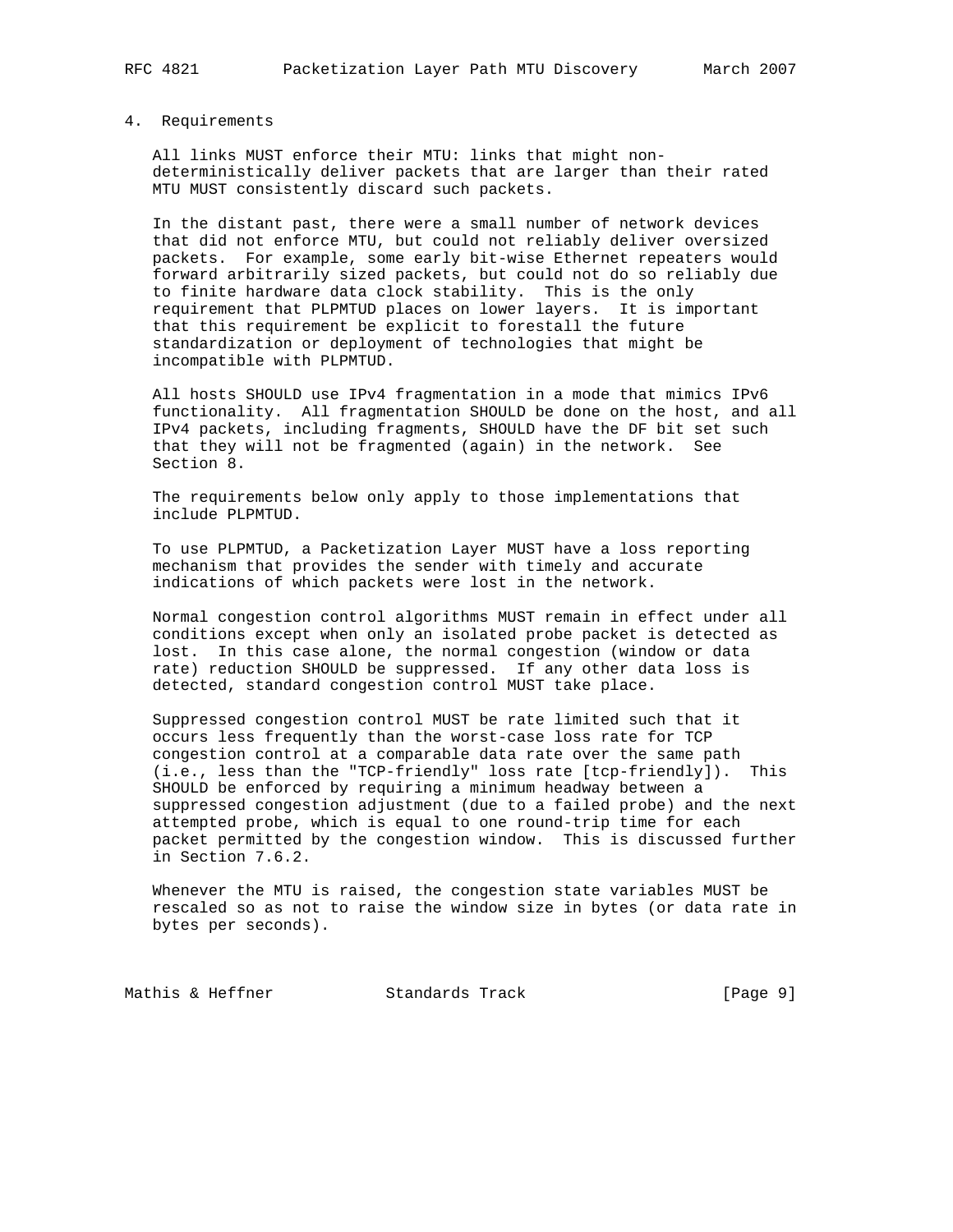Whenever the MTU is reduced (e.g., when processing ICMP PTB messages), the congestion state variable SHOULD be rescaled so as not to raise the window size in packets.

 If PLPMTUD updates the MTU for a particular path, all Packetization Layer sessions that share the path representation (as described in Section 5.2) SHOULD be notified to make use of the new MTU and make the required congestion control adjustments.

 All implementations MUST include mechanisms for applications to selectively transmit packets larger than the current effective Path MTU, but smaller than the first-hop link MTU. This is necessary to implement PLPMTUD using a connectionless protocol within an application and to implement diagnostic tools that do not rely on the operating system's implementation of Path MTU Discovery. See Section 9 for further discussion.

 Implementations MAY use different heuristics to select the initial effective Path MTU for each protocol. Connectionless protocols and protocols that do not support PLPMTUD SHOULD have their own default value for the initial effective Path MTU, which can be set to a more conservative (smaller) value than the initial value used by TCP and other protocols that are well suited to PLPMTUD. There SHOULD be per-protocol and per-route limits on the initial effective Path MTU (eff\_pmtu) and the upper searching limit (search\_high). See Section 7.2 for further discussion.

5. Layering

 Packetization Layer Path MTU Discovery is most easily implemented by splitting its functions between layers. The IP layer is the best place to keep shared state, collect the ICMP messages, track IP header sizes, and manage MTU information provided by the link layer interfaces. However, the procedures that PLPMTUD uses for probing and verification of the Path MTU are very tightly coupled to features of the Packetization Layers, such as data recovery and congestion control state machines.

 Note that this layering approach is a direct extension of the advice in the current PMTUD specifications in RFC 1191 and RFC 1981.

### 5.1. Accounting for Header Sizes

 The way in which PLPMTUD operates across multiple layers requires a mechanism for accounting header sizes at all layers between IP and the Packetization Layer (inclusive). When transmitting non-probe packets, it is sufficient for the Packetization Layer to ensure an upper bound on final IP packet size, so as not to exceed the current

Mathis & Heffner Standards Track [Page 10]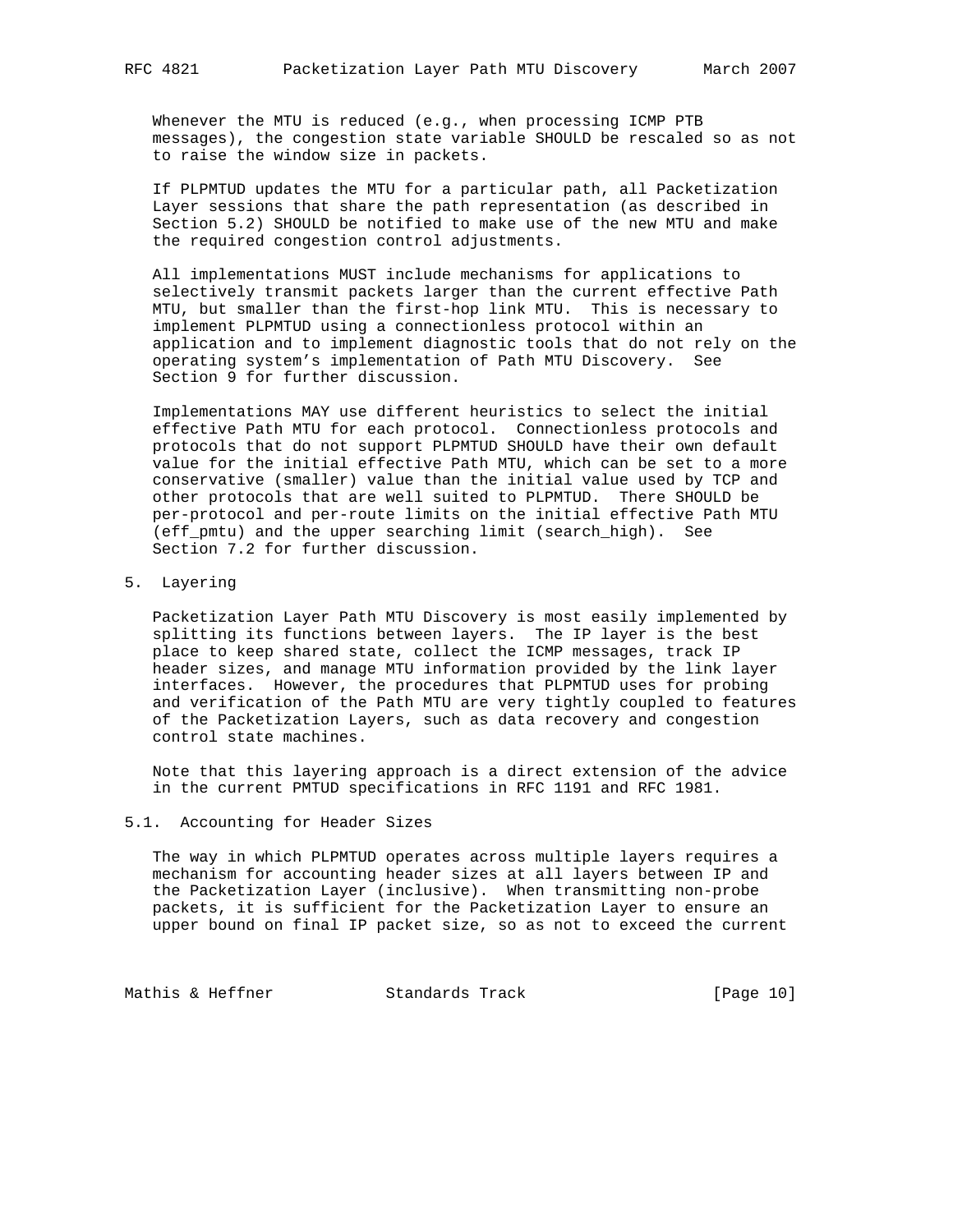effective Path MTU. All Packetization Layers participating in classical Path MTU Discovery have this requirement already. When conducting a probe, the Packetization Layer MUST determine the probe packet's final size including IP headers. This requirement is specific to PLPMTUD, and satisfying it may require additional inter layer communication in existing implementations.

#### 5.2. Storing PMTU Information

 This memo uses the concept of a "flow" to define the scope of the Path MTU Discovery algorithms. For many implementations, a flow would naturally correspond to an instance of each protocol (i.e., each connection or session). In such implementations, the algorithms described in this document are performed within each session for each protocol. The observed PMTU (eff\_pmtu in Section 7.1) MAY be shared between different flows with a common path representation.

 Alternatively, PLPMTUD could be implemented such that its complete state is associated with the path representations. Such an implementation could use multiple connections or sessions for each probe sequence. This approach is likely to converge much more quickly in some environments, such as where an application uses many small connections, each of which is too short to complete the Path MTU Discovery process.

 Within a single implementation, different protocols can use either of these two approaches. Due to protocol specific differences in constraints on generating probes (Section 6.2) and the MTU searching algorithm (Section 7.3), it may not be feasible for different Packetization Layer protocols to share PLPMTUD state. This suggests that it may be possible for some protocols to share probing state, but other protocols can only share observed PMTU. In this case, the different protocols will have different PMTU convergence properties.

 The IP layer SHOULD be used to store the cached PMTU value and other shared state such as MTU values reported by ICMP PTB messages. Ideally, this shared state should be associated with a specific path traversed by packets exchanged between the source and destination nodes. However, in most cases a node will not have enough information to completely and accurately identify such a path. Rather, a node must associate a PMTU value with some local representation of a path. It is left to the implementation to select the local representation of a path.

 An implementation MAY use the destination address as the local representation of a path. The PMTU value associated with a destination would be the minimum PMTU learned across the set of all paths in use to that destination. The set of paths in use to a

Mathis & Heffner Standards Track [Page 11]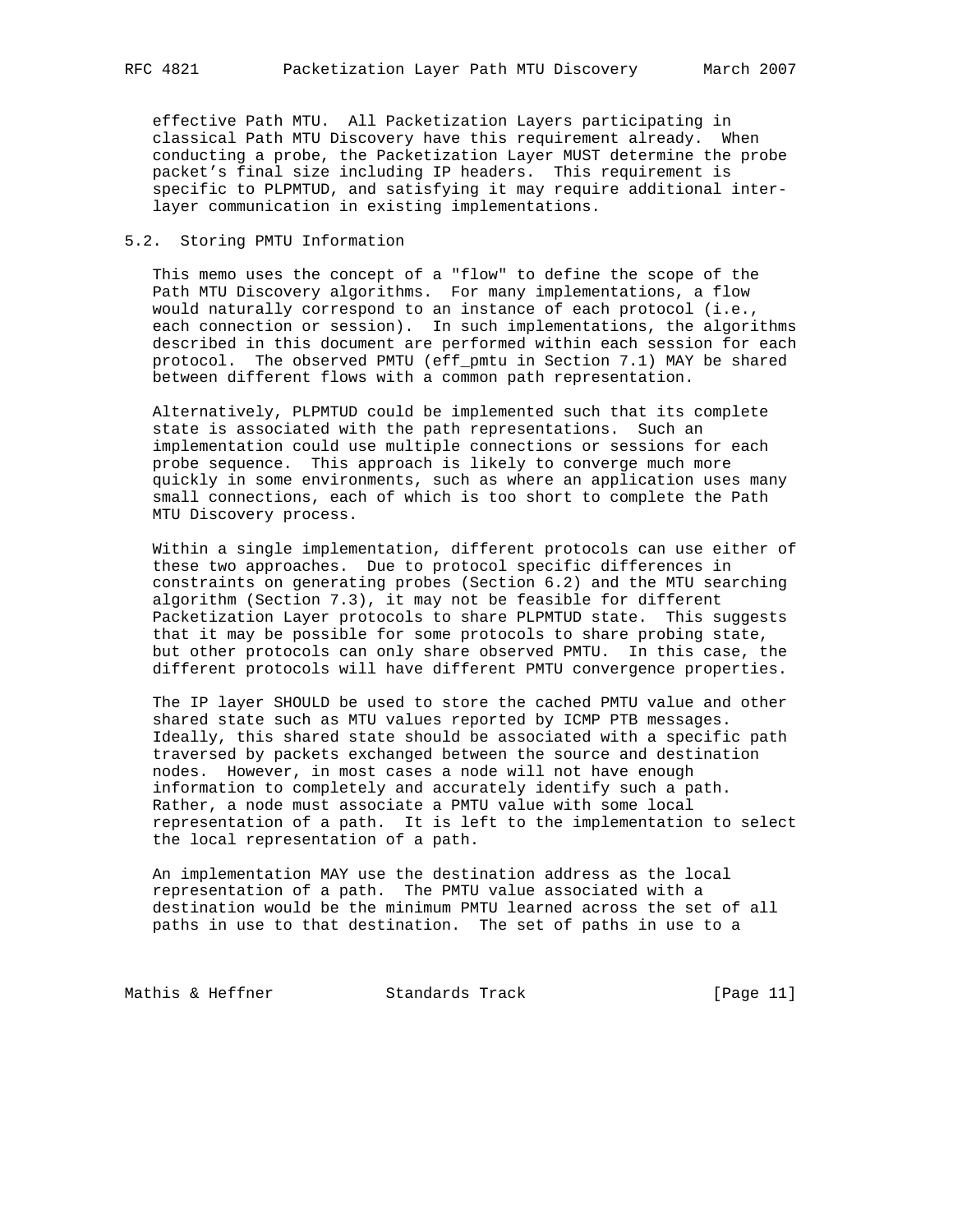particular destination is expected to be small, in many cases consisting of a single path. This approach will result in the use of optimally sized packets on a per-destination basis, and integrates nicely with the conceptual model of a host as described in [RFC2461]: a PMTU value could be stored with the corresponding entry in the destination cache. Since Network Address Translators (NATs) and other forms of middle boxes may exhibit differing PMTUs simultaneously at a single IP address, the minimum value SHOULD be stored.

 Network or subnet numbers MUST NOT be used as representations of a path, because there is not a general mechanism to determine the network mask at the remote host.

 For source-routed packets (i.e., packets containing an IPv6 routing header, or IPv4 Loose Source and Record Route (LSRR) or Strict Source and Record Route (SSRR) options), the source route MAY further qualify the local representation of a path. An implementation MAY use source route information in the local representation of a path.

 If IPv6 flows are in use, an implementation MAY use the 3-tuple of the Flow label and the source and destination addresses [RFC2460][RFC3697] as the local representation of a path. Such an approach could theoretically result in the use of optimally sized packets on a per-flow basis, providing finer granularity than MTU values maintained on a per-destination basis.

#### 5.3. Accounting for IPsec

 This document does not take a stance on the placement of IP Security (IPsec) [RFC2401], which logically sits between IP and the Packetization Layer. A PLPMTUD implementation can treat IPsec either as part of IP or as part of the Packetization Layer, as long as the accounting is consistent within the implementation. If IPsec is treated as part of the IP layer, then each security association to a remote node may need to be treated as a separate path. If IPsec is treated as part of the Packetization Layer, the IPsec header size MUST be included in the Packetization Layer's header size calculations.

## 5.4. Multicast

 In the case of a multicast destination address, copies of a packet may traverse many different paths to reach many different nodes. The local representation of the "path" to a multicast destination must in fact represent a potentially large set of paths.

Mathis & Heffner Standards Track [Page 12]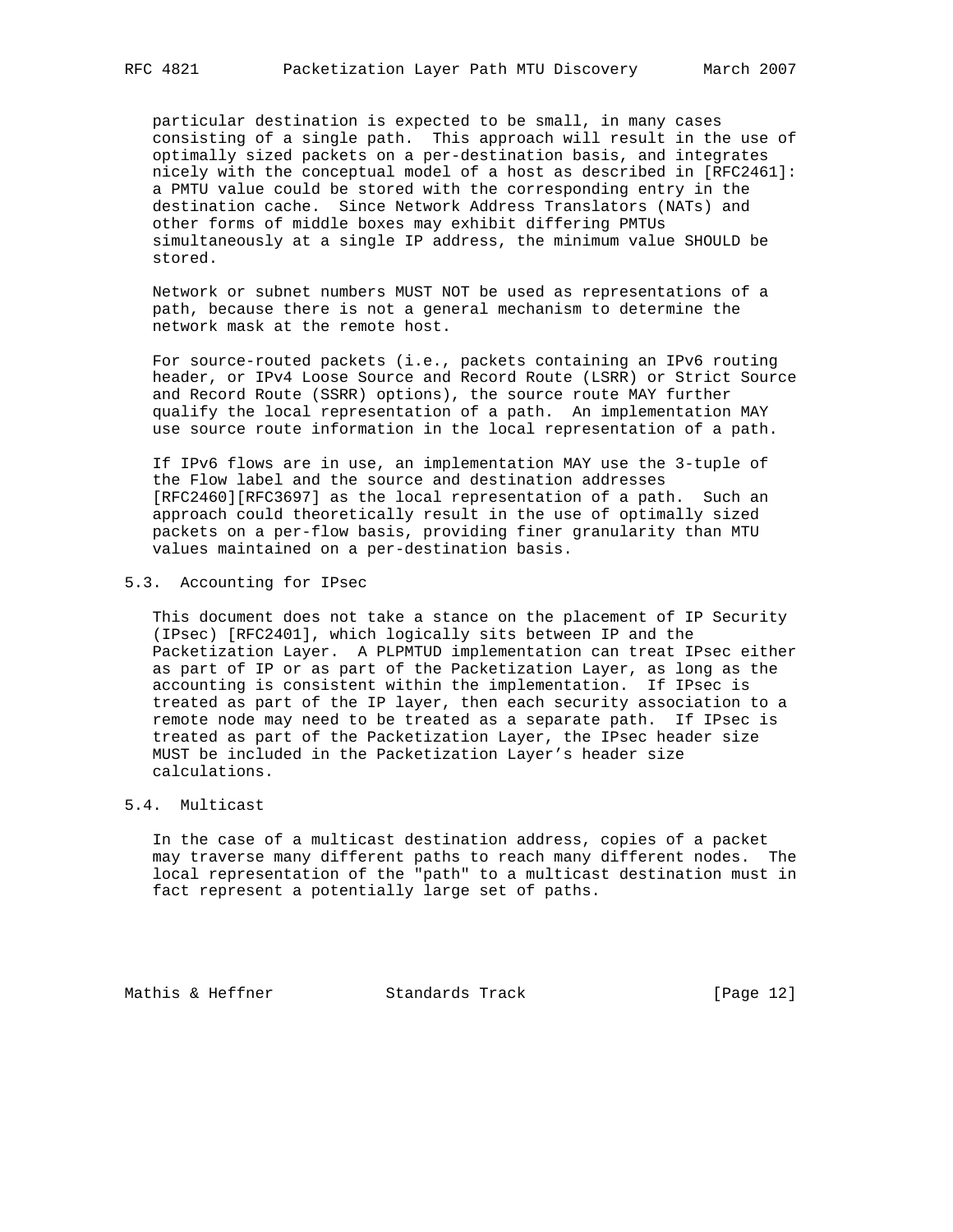Minimally, an implementation MAY maintain a single MTU value to be used for all multicast packets originated from the node. This MTU SHOULD be sufficiently small that it is expected to be less than the Path MTU of all paths comprising the multicast tree. If a Path MTU of less than the configured multicast MTU is learned via unicast means, the multicast MTU MAY be reduced to this value. This approach is likely to result in the use of smaller packets than is necessary for many paths.

 If the application using multicast gets complete delivery reports (unlikely since this requirement has poor scaling properties), PLPMTUD MAY be implemented in multicast protocols such that the smallest path MTU learned across a group becomes the effective MTU for that group.

#### 6. Common Packetization Properties

 This section describes general Packetization Layer properties and characteristics needed to implement PLPMTUD. It also describes some implementation issues that are common to all Packetization Layers.

6.1. Mechanism to Detect Loss

 It is important that the Packetization Layer has a timely and robust mechanism for detecting and reporting losses. PLPMTUD makes MTU adjustments on the basis of detected losses. Any delays or inaccuracy in loss notification is likely to result in incorrect MTU decisions or slow convergence. It is important that the mechanism can robustly distinguish between the isolated loss of just a probe and other losses in the probe's leading and trailing windows.

 It is best if Packetization Protocols use an explicit loss detection mechanism such as a Selective Acknowledgment (SACK) scoreboard [RFC3517] or ACK Vector [RFC4340] to distinguish real losses from reordered data, although implicit mechanisms such as TCP Reno style duplicate acknowledgments counting are sufficient.

 PLPMTUD can also be implemented in protocols that rely on timeouts as their primary mechanism for loss recovery; however, timeouts SHOULD NOT be used as the primary mechanism for loss indication unless there are no other alternatives.

#### 6.2. Generating Probes

 There are several possible ways to alter Packetization Layers to generate probes. The different techniques incur different overheads in three areas: difficulty in generating the probe packet (in terms of Packetization Layer implementation complexity and extra data

Mathis & Heffner Standards Track [Page 13]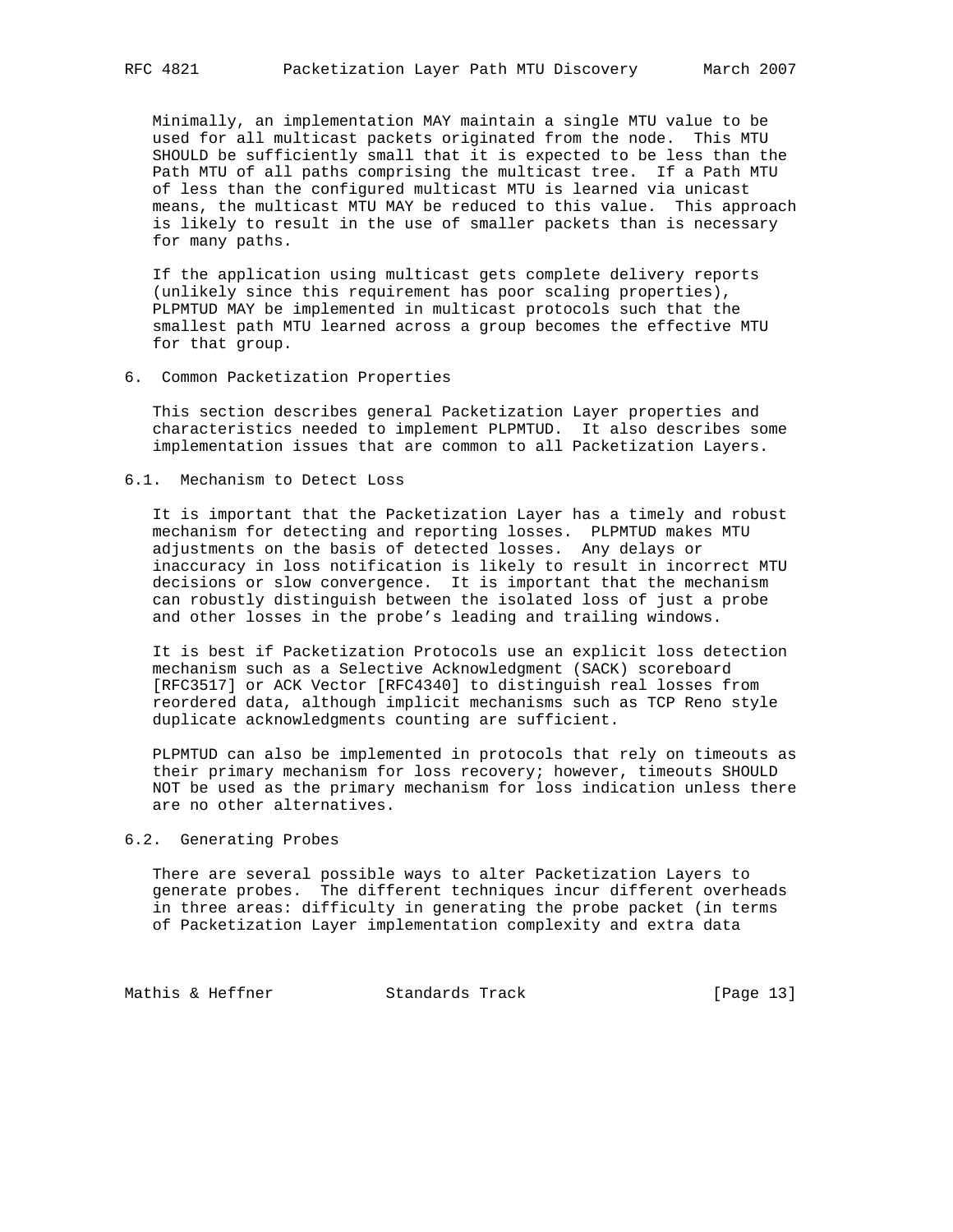motion), possible additional network capacity consumed by the probes, and the overhead of recovering from failed probes (both network and protocol overheads).

 Some protocols might be extended to allow arbitrary padding with dummy data. This greatly simplifies the implementation because the probing can be performed without participation from higher layers and if the probe fails, the missing data (the "probe gap") is ensured to fit within the current MTU when it is retransmitted. This is probably the most appropriate method for protocols that support arbitrary length options or multiplexing within the protocol itself.

 Many Packetization Layer protocols can carry pure control messages (without any data from higher protocol layers), which can be padded to arbitrary lengths. For example, the SCTP PAD chunk can be used in this manner (see Section 10.2). This approach has the advantage that nothing needs to be retransmitted if the probe is lost.

 These techniques do not work for TCP, because there is not a separate length field or other mechanism to differentiate between padding and real payload data. With TCP the only approach is to send additional payload data in an over-sized segment. There are at least two variants of this approach, discussed in Section 10.1.

 In a few cases, there may be no reasonable mechanisms to generate probes within the Packetization Layer protocol itself. As a last resort, it may be possible to rely on an adjunct protocol, such as ICMP ECHO ("ping"), to send probe packets. See Section 10.3 for further discussion of this approach.

7. The Probing Method

 This section describes the details of the MTU probing method, including how to send probes and process error indications necessary to search for the Path MTU.

7.1. Packet Size Ranges

 This document describes the probing method using three state variables:

- search\_low: The smallest useful probe size, minus one. The network is expected to be able to deliver packets of size search\_low.
- search\_high: The greatest useful probe size. Packets of size search\_high are expected to be too large for the network to deliver.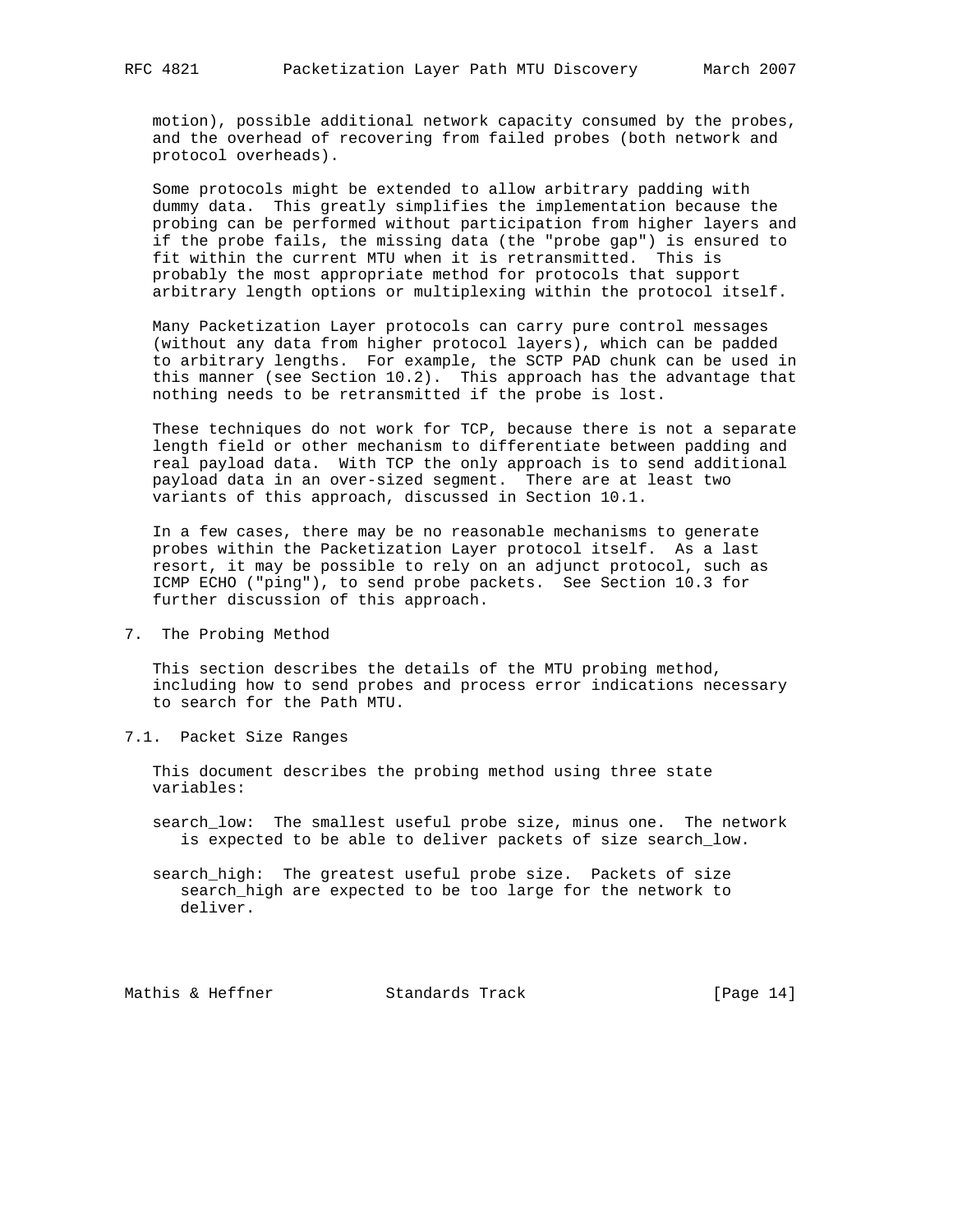eff\_pmtu: The effective PMTU for this flow. This is the largest non-probe packet permitted by PLPMTUD for the path.

| search low |                      | eff pmtu         | search_high |
|------------|----------------------|------------------|-------------|
|            |                      |                  |             |
| $\ddots$ . |                      |                  |             |
|            | non-probe size range |                  |             |
|            |                      | probe size range |             |
|            |                      |                  |             |

#### Figure 1

 When transmitting non-probes, the Packetization Layer SHOULD create packets of a size less than or equal to eff\_pmtu.

 When transmitting probes, the Packetization Layer MUST select a probe size that is larger than search\_low and smaller than or equal to search\_high.

 When probing upward, eff\_pmtu always equals search\_low. In other states, such as initial conditions, after ICMP PTB message processing or following PLPMTUD on another flow sharing the same path representation, eff\_pmtu may be different from search\_low. Normally, eff\_pmtu will be greater than or equal to search\_low and less than search\_high. It is generally expected but not required that probe size will be greater than eff pmtu.

 For initial conditions when there is no information about the path, eff\_pmtu may be greater than search\_low. The initial value of search\_low SHOULD be conservatively low, but performance may be better if eff\_pmtu starts at a higher, less conservative, value. See Section 7.2.

 If eff\_pmtu is larger than search\_low, it is explicitly permitted to send non-probe packets larger than search low. When such a packet is acknowledged, it is effectively an "implicit probe" and search\_low SHOULD be raised to the size of the acknowledged packet. However, if an "implicit probe" is lost, it MUST NOT be treated as a probe failure as a true probe would be. If eff\_pmtu is too large, this condition will only be detected with ICMP PTB messages or black hole discovery (see Section 7.7).

Mathis & Heffner Standards Track [Page 15]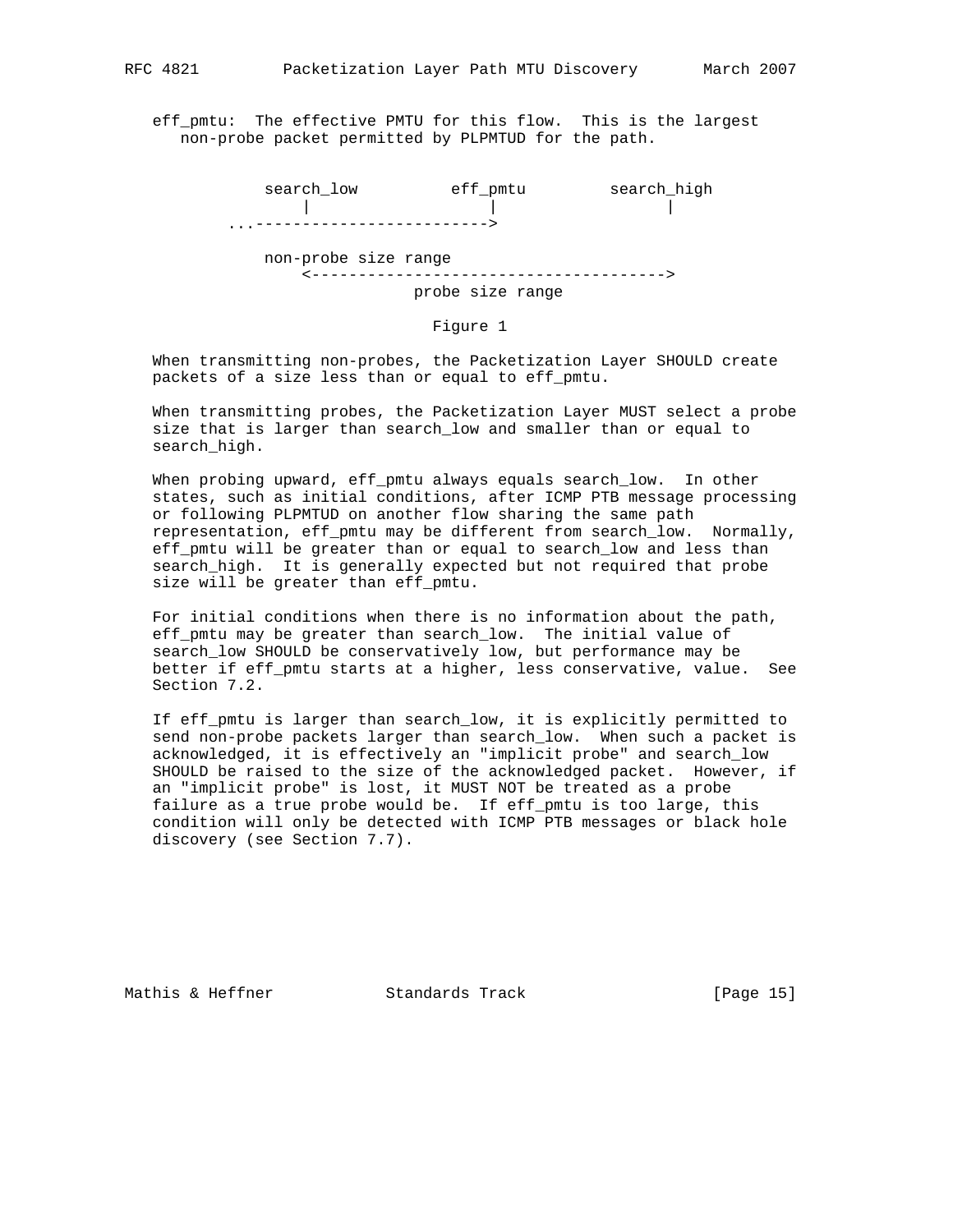## 7.2. Selecting Initial Values

 The initial value for search\_high SHOULD be the largest possible packet that might be supported by the flow. This may be limited by the local interface MTU, by an explicit protocol mechanism such as the TCP MSS option, or by an intrinsic limit such as the size of a protocol length field. In addition, the initial value for search\_high MAY be limited by a configuration option to prevent probing above some maximum size. Search\_high is likely to be the same as the initial Path MTU as computed by the classical Path MTU Discovery algorithm.

 It is RECOMMENDED that search\_low be initially set to an MTU size that is likely to work over a very wide range of environments. Given today's technologies, a value of 1024 bytes is probably safe enough. The initial value for search\_low SHOULD be configurable.

 Properly functioning Path MTU Discovery is critical to the robust and efficient operation of the Internet. Any major change (as described in this document) has the potential to be very disruptive if it causes any unexpected changes in protocol behaviors. The selection of the initial value for eff\_pmtu determines to what extent a PLPMTUD implementation's behavior resembles classical PMTUD in cases where the classical method is sufficient.

A conservative configuration would be to set eff\_pmtu to search\_high, and rely on ICMP PTB messages to set the eff\_pmtu down as appropriate. In this configuration, classical PMTUD is fully functional and PLPMTUD is only invoked to recover from ICMP black holes through the procedure described in Section 7.7.

 In some cases, where it is known that classical PMTUD is likely to fail (for example, if ICMP PTB messages are administratively disabled for security reasons), using a small initial eff\_pmtu will avoid the costly timeouts required for black hole detection. The trade-off is that using a smaller than necessary initial eff\_pmtu might cause reduced performance.

 Note that the initial eff\_pmtu can be any value in the range search\_low to search\_high. An initial eff\_pmtu of 1400 bytes might be a good compromise because it would be safe for nearly all tunnels over all common networking gear, and yet close to the optimal MTU for the majority of paths in the Internet today. This might be improved by using some statistics of other recent flows: for example, the initial eff\_pmtu for a flow might be set to the median of the probe size for all recent successful probes.

Mathis & Heffner Standards Track [Page 16]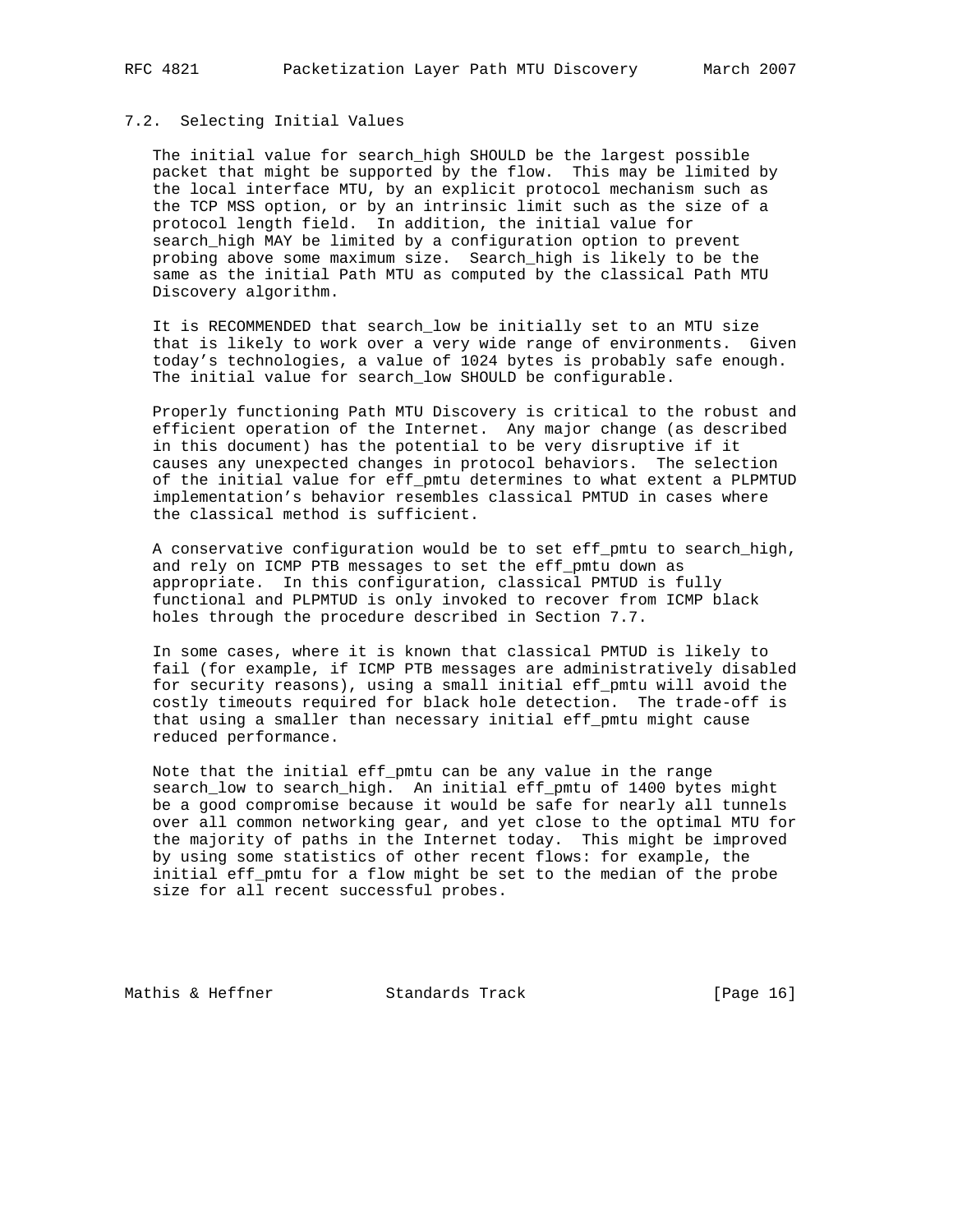Since the cost of PLPMTUD is dominated by the protocol specific overheads of generating and processing probes, it is probably desirable for each protocol to have its own heuristics to select the initial eff\_pmtu. It is especially important that connectionless protocols and other protocols that may not receive clear indications of ICMP black holes use conservative (smaller) initial values for eff\_pmtu, as described in Section 10.3.

 There SHOULD be per-protocol and per-route configuration options to override initial values for eff\_pmtu and other PLPMTUD state variables.

### 7.3. Selecting Probe Size

 The probe may have a size anywhere in the "probe size range" described above. However, a number of factors affect the selection of an appropriate size. A simple strategy might be to do a binary search halving the probe size range with each probe. However, for some protocols, such as TCP, failed probes are more expensive than successful ones, since data in a failed probe will need to be retransmitted. For such protocols, a strategy that raises the probe size in smaller increments might have lower overhead. For many protocols, both at and above the Packetization Layer, the benefit of increasing MTU sizes may follow a step function such that it is not advantageous to probe within certain regions at all.

 As an optimization, it may be appropriate to probe at certain common or expected MTU sizes, for example, 1500 bytes for standard Ethernet, or 1500 bytes minus header sizes for tunnel protocols.

 Some protocols may use other mechanisms to choose the probe sizes. For example, protocols that have certain natural data block sizes might simply assemble messages from a number of blocks until the total size is smaller than search\_high, and if possible larger than search\_low.

 Each Packetization Layer MUST determine when probing has converged, that is, when the probe size range is small enough that further probing is no longer worth its cost. When probing has converged, a timer SHOULD be set. When the timer expires, search\_high should be reset to its initial value (described above) so that probing can resume. Thus, if the path changes, increasing the Path MTU, then the flow will eventually take advantage of it. The value for this timer MUST NOT be less than 5 minutes and is recommended to be 10 minutes, per RFC 1981.

Mathis & Heffner Standards Track [Page 17]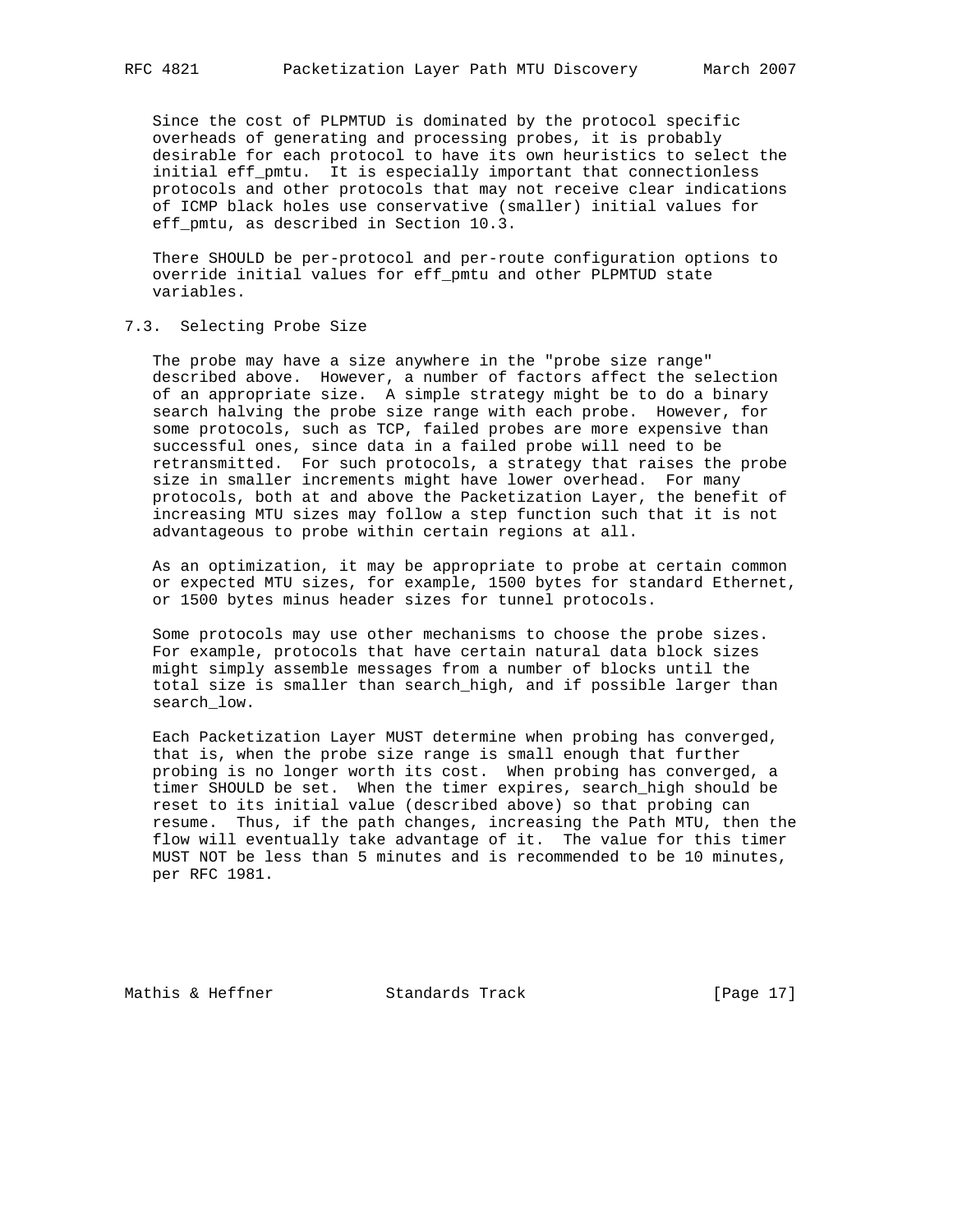#### 7.4. Probing Preconditions

 Before sending a probe, the flow MUST meet at least the following conditions:

- o It has no outstanding probes or losses.
- o If the last probe failed or was inconclusive, then the probe timeout has expired (see Section 7.6.2).
- o The available window is greater than the probe size.
- o For a protocol using in-band data for probing, enough data is available to send the probe.

 In addition, the timely loss detection algorithms in most protocols have pre-conditions that SHOULD be satisfied before sending a probe. For example, TCP Fast Retransmit is not robust unless there are sufficient segments following a probe; that is, the sender SHOULD have enough data queued and sufficient receiver window to send the probe plus at least Tcprexmtthresh [RFC2760] additional segments. This restriction may inhibit probing in some protocol states, such as too close to the end of a connection, or when the window is too small.

 Protocols MAY delay sending non-probes in order to accumulate enough data to meet the pre-conditions for probing. The delayed sending algorithm SHOULD use some self-scaling technique to appropriately limit the time that the data is delayed. For example, the returning ACKs can be used to prevent the window from falling by more than the amount of data needed for the probe.

#### 7.5. Conducting a Probe

 Once a probe size in the appropriate range has been selected, and the above preconditions have been met, the Packetization Layer MAY conduct a probe. To do so, it creates a probe packet such that its size, including the outermost IP headers, is equal to the probe size. After sending the probe it awaits a response, which will have one of the following results:

 Success: The probe is acknowledged as having been received by the remote host.

 Failure: A protocol mechanism indicates that the probe was lost, but no packets in the leading or trailing window were lost.

Mathis & Heffner Standards Track [Page 18]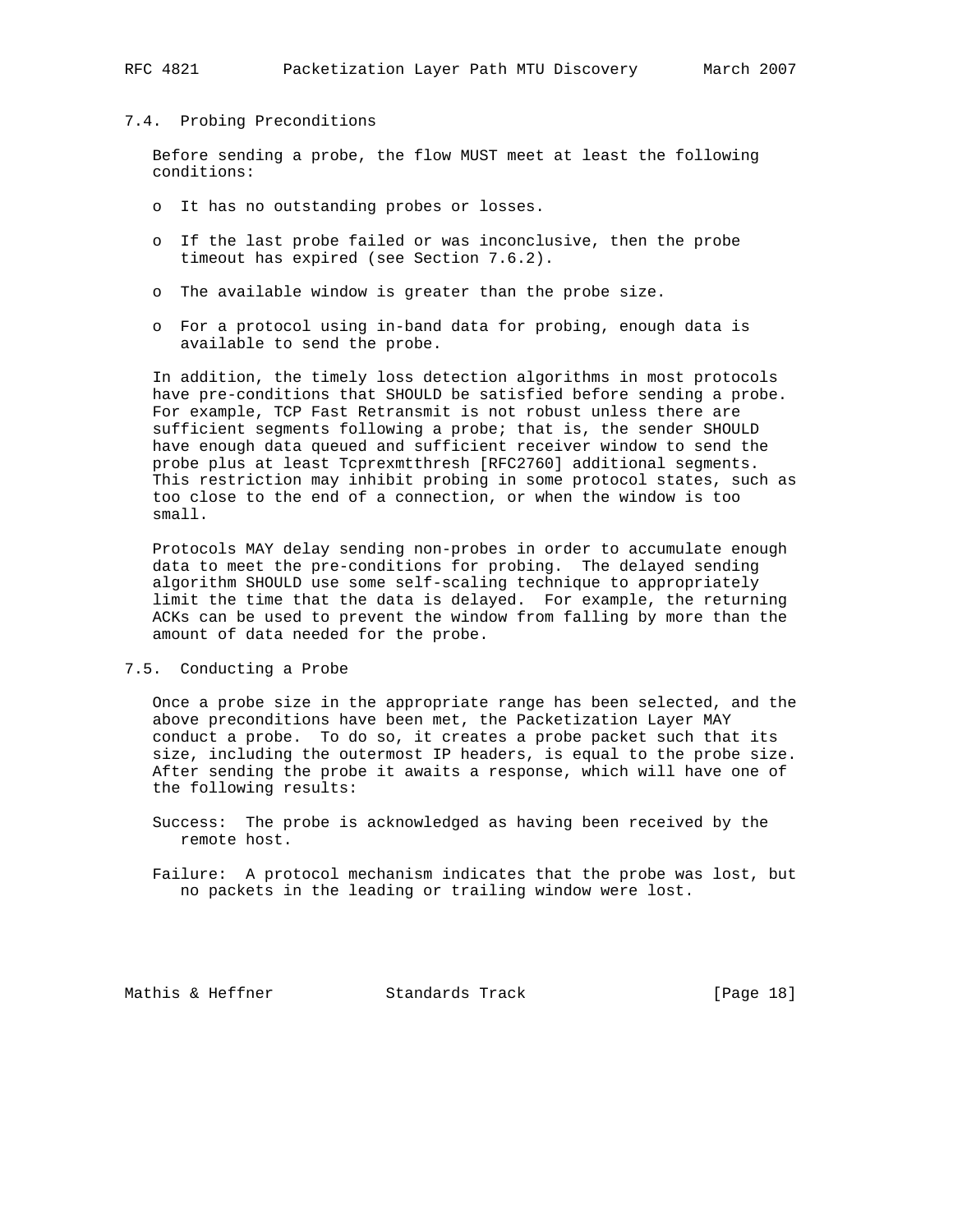- Timeout failure: A protocol mechanism indicates that the probe was lost, and no packets in the leading window were lost, but is unable to determine whether any packets in the trailing window were lost. For example, loss is detected by a timeout, and go-back-n retransmission is used.
- Inconclusive: The probe was lost in addition to other packets in the leading or trailing windows.
- 7.6. Response to Probe Results

 When a probe has completed, the result SHOULD be processed as follows, categorized by the probe's result type.

7.6.1. Probe Success

 When the probe is delivered, it is an indication that the Path MTU is at least as large as the probe size. Set search\_low to the probe size. If the probe size is larger than the eff\_pmtu, raise eff\_pmtu to the probe size. The probe size might be smaller than the eff\_pmtu if the flow has not been using the full MTU of the path because it is subject to some other limitation, such as available data in an interactive session.

 Note that if a flow's packets are routed via multiple paths, or over a path with a non-deterministic MTU, delivery of a single probe packet does not indicate that all packets of that size will be delivered. To be robust in such a case, the Packetization Layer SHOULD conduct MTU verification as described in Section 7.8.

## 7.6.2. Probe Failure

 When only the probe is lost, it is treated as an indication that the Path MTU is smaller than the probe size. In this case alone, the loss SHOULD NOT be interpreted as congestion signal.

 In the absence of other indications, set search\_high to the probe size minus one. The eff\_pmtu might be larger than the probe size if the flow has not been using the full MTU of the path because it is subject to some other limitation, such as available data in an interactive session. If eff\_pmtu is larger than the probe size, eff\_pmtu MUST be reduced to no larger than search\_high, and SHOULD be reduced to search\_low, as the eff\_pmtu has been determined to be invalid, similar to after a full-stop timeout (see Section 7.7).

Mathis & Heffner Standards Track [Page 19]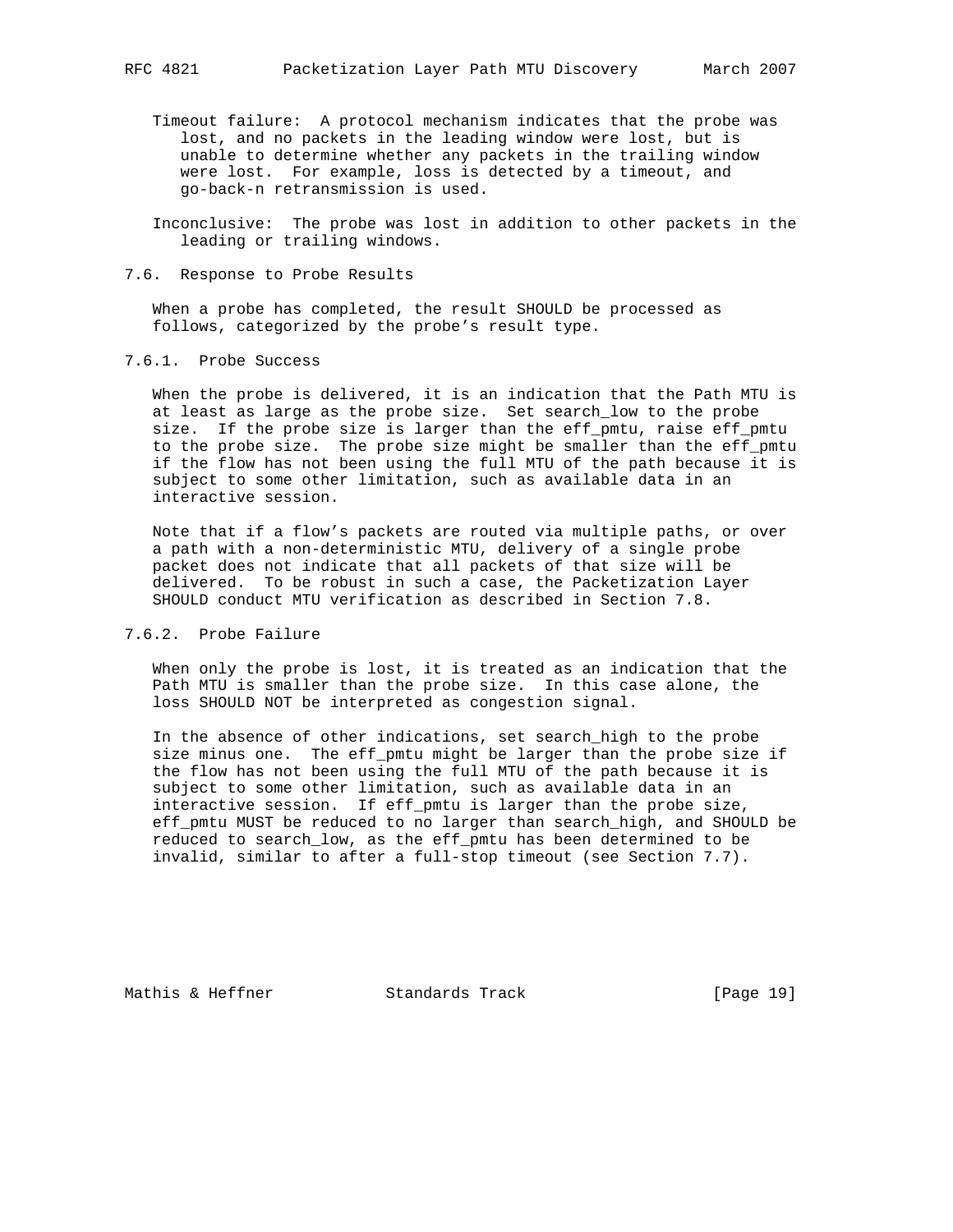If an ICMP PTB message is received matching the probe packet, then search\_high and eff\_pmtu MAY be set from the MTU value indicated in the message. Note that the ICMP message may be received either before or after the protocol loss indication.

 A probe failure event is the one situation under which the Packetization Layer SHOULD ignore loss as a congestion signal. Because there is some small risk that suppressing congestion control might have unanticipated consequences (even for one isolated loss), it is REQUIRED that probe failure events be less frequent than the normal period for losses under standard congestion control. Specifically, after a probe failure event and suppressed congestion control, PLPMTUD MUST NOT probe again until an interval that is larger than the expected interval between congestion control events. See Section 4 for details. The simplest estimate of the interval to the next congestion event is the same number of round trips as the current congestion window in packets.

7.6.3. Probe Timeout Failure

 If the loss was detected with a timeout and repaired with go-back-n retransmission, then congestion window reduction will be necessary. The relatively high price of a failed probe in this case may merit a longer time interval until the next probe. A time interval that is five times the non-timeout failure case (Section 7.6.2) is RECOMMENDED.

7.6.4. Probe Inconclusive

 The presence of other losses near the loss of the probe may indicate that the probe was lost due to congestion rather than due to an MTU limitation. In this case, the state variables eff\_pmtu, search\_low, and search\_high SHOULD NOT be updated, and the same-sized probe SHOULD be attempted again as soon as the probing preconditions are met (i.e., once the packetization layer has no outstanding unrecovered losses). At this point, it is particularly appropriate to re-probe since the flow's congestion window will be at its lowest point, minimizing the probability of congestive losses.

7.7. Full-Stop Timeout

 Under all conditions, a full-stop timeout (also known as a "persistent timeout" in other documents) SHOULD be taken as an indication of some significantly disruptive event in the network, such as a router failure or a routing change to a path with a smaller MTU. For TCP, this occurs when the R1 timeout threshold described by [RFC1122] expires.

Mathis & Heffner Standards Track [Page 20]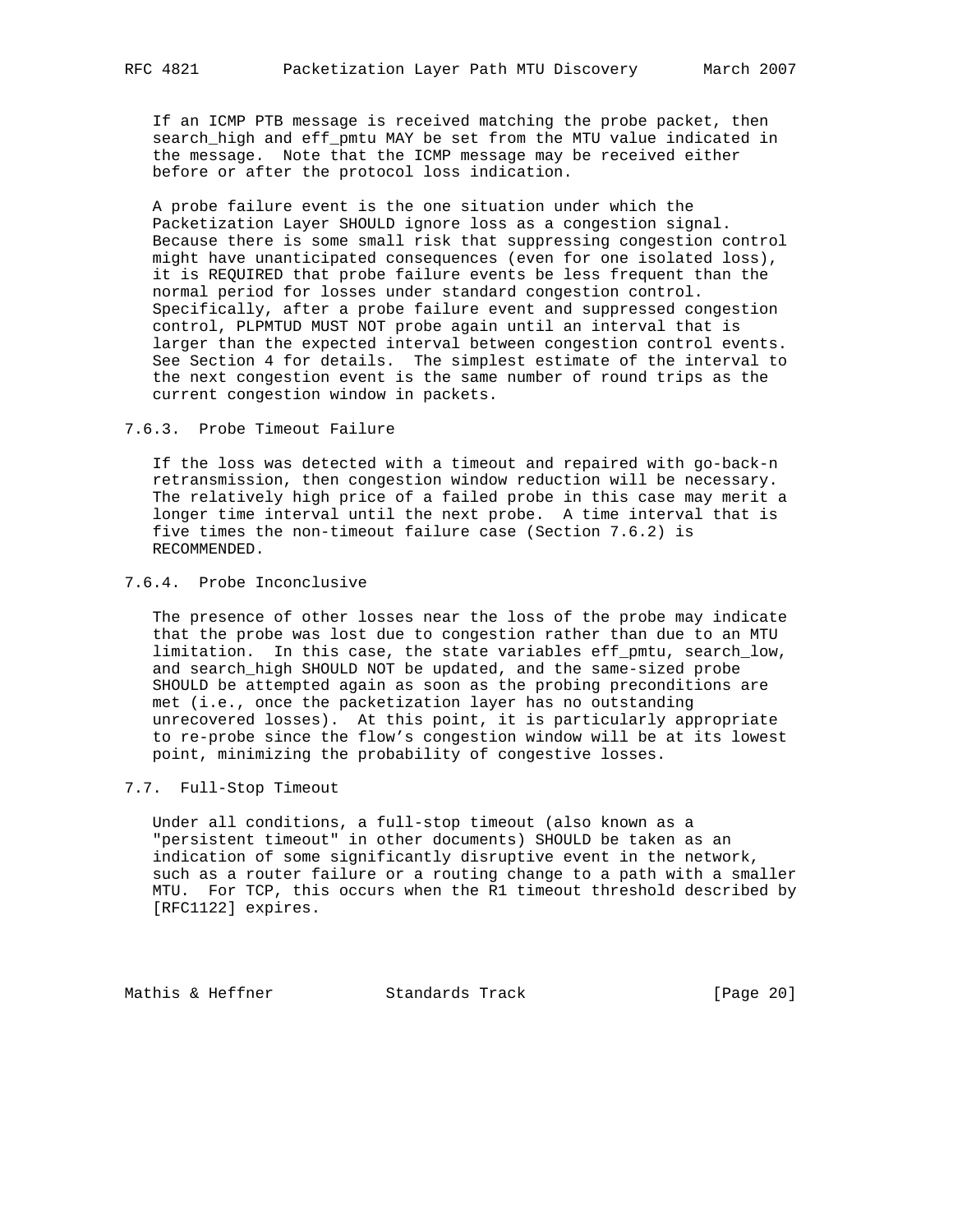If there is a full-stop timeout and there was not an ICMP message indicating a reason (PTB, Net unreachable, etc., or the ICMP message was ignored for some reason), the RECOMMENDED first recovery action is to treat this as a detected ICMP black hole as defined in [RFC2923].

 The response to a detected black hole depends on the current values for search\_low and eff\_pmtu. If eff\_pmtu is larger than search\_low, set eff\_pmtu to search\_low. Otherwise, set both eff\_pmtu and search\_low to the initial value for search\_low. Upon additional successive timeouts, search\_low and eff\_pmtu SHOULD be halved, with a lower bound of 68 bytes for IPv4 and 1280 bytes for IPv6. Even lower lower bounds MAY be permitted to support limited operation over links with MTUs that are smaller than permitted by the IP specifications.

#### 7.8. MTU Verification

 It is possible for a flow to simultaneously traverse multiple paths, but an implementation will only be able to keep a single path representation for the flow. If the paths have different MTUs, storing the minimum MTU of all paths in the flow's path representation will result in correct behavior. If ICMP PTB messages are delivered, then classical PMTUD will work correctly in this situation.

 If ICMP delivery fails, breaking classical PMTUD, the connection will rely solely on PLPMTUD. In this case, PLPMTUD may fail as well since it assumes a flow traverses a path with a single MTU. A probe with a size greater than the minimum but smaller than the maximum of the Path MTUs may be successful. However, upon raising the flow's effective PMTU, the loss rate will significantly increase. The flow may still make progress, but the resultant loss rate is likely to be unacceptable. For example, when using two-way round-robin striping, 50% of full-sized packets would be dropped.

 Striping in this manner is often operationally undesirable for other reasons (e.g., due to packet reordering) and is usually avoided by hashing each flow to a single path. However, to increase robustness, an implementation SHOULD implement some form of MTU verification, such that if increasing eff\_pmtu results in a sharp increase in loss rate, it will fall back to using a lower MTU.

 A RECOMMENDED strategy would be to save the value of eff\_pmtu before raising it. Then, if loss rate rises above a threshold for a period of time (e.g., loss rate is higher than 10% over multiple retransmission timeout (RTO) intervals), then the new MTU is

Mathis & Heffner Standards Track [Page 21]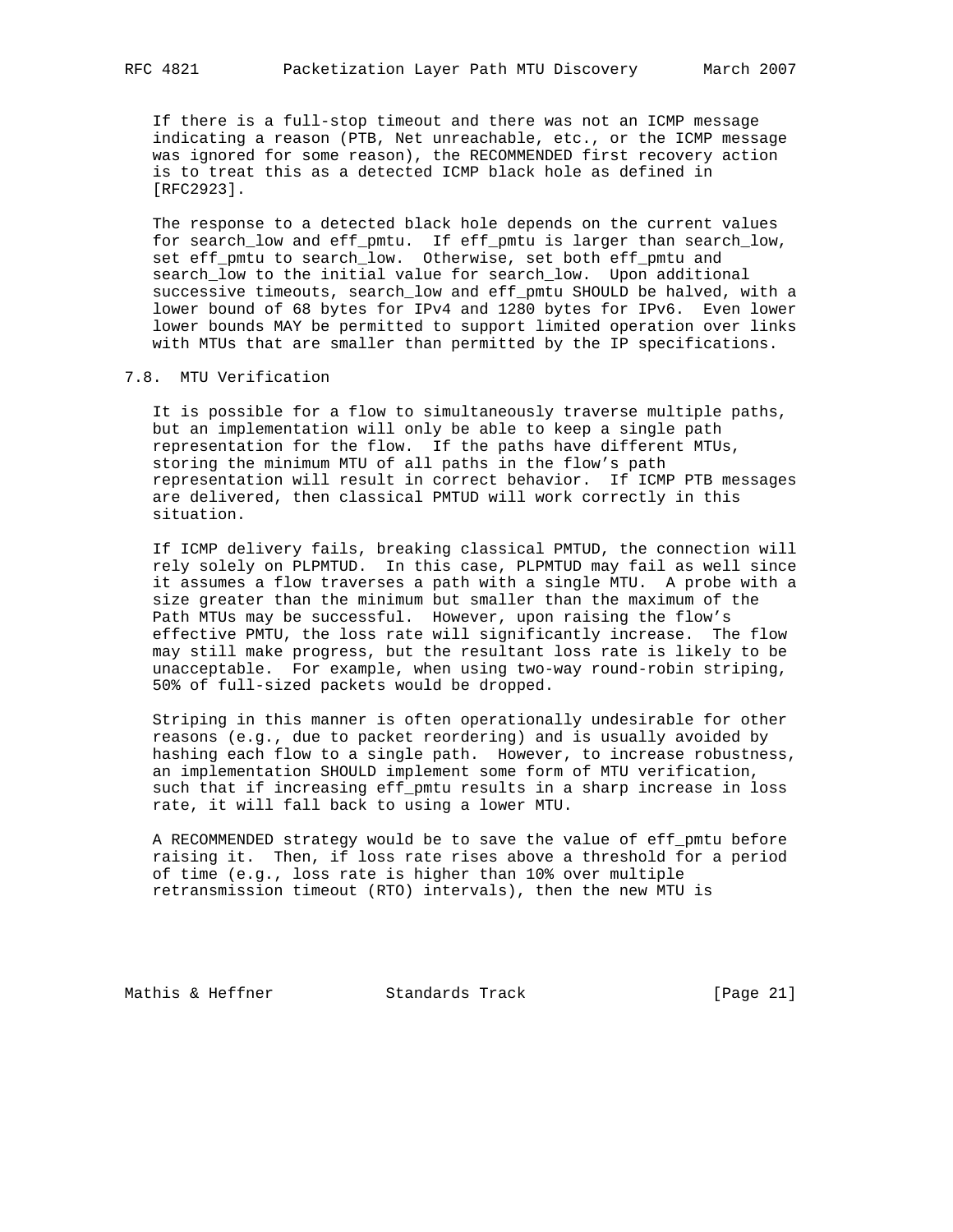considered incorrect. The saved value of eff\_pmtu SHOULD be restored, and search\_high reduced in the same manner as in a probe failure. PLPMTUD implementations SHOULD implement MTU verification.

8. Host Fragmentation

 Packetization Layers SHOULD avoid sending messages that will require fragmentation [Kent87] [frag-errors]. However, entirely preventing fragmentation is not always possible. Some Packetization Layers, such as a UDP application outside the kernel, may be unable to change the size of messages it sends, resulting in datagram sizes that exceed the Path MTU.

 IPv4 permitted such applications to send packets without the DF bit set. Oversized packets without the DF bit set would be fragmented in the network or sending host when they encountered a link with an MTU smaller than the packet. In some case, packets could be fragmented more than once if there were cascaded links with progressively smaller MTUs. This approach is NOT RECOMMENDED.

 It is RECOMMENDED that IPv4 implementations use a strategy that mimics IPv6 functionality. When an application sends datagrams that are larger than the effective Path MTU, they SHOULD be fragmented to the Path MTU in the host IP layer even if they are smaller than the MTU of the first link, directly attached to the host. The DF bit SHOULD be set on the fragments, so they will not be fragmented again in the network. This technique will minimize the likelihood that applications will rely on IPv4 fragmentation in a way that cannot be implemented in IPv6. At least one major operating system already uses this strategy. Section 9 describes some exceptions to this rule when the application is sending oversized packets for probing or diagnostic purposes.

 Since protocols that do not implement PLPMTUD are still subject to problems due to ICMP black holes, it may be desirable to limit to these protocols to "safe" MTUs likely to work on any path (e.g., 1280 bytes). Allow any protocol implementing PLPMTUD to operate over the full range supported by the lower layer.

 Note that IP fragmentation divides data into packets, so it is minimally a Packetization Layer. However, it does not have a mechanism to detect lost packets, so it cannot support a native implementation of PLPMTUD. Fragmentation-based PLPMTUD requires an adjunct protocol as described in Section 10.3.

Mathis & Heffner Standards Track [Page 22]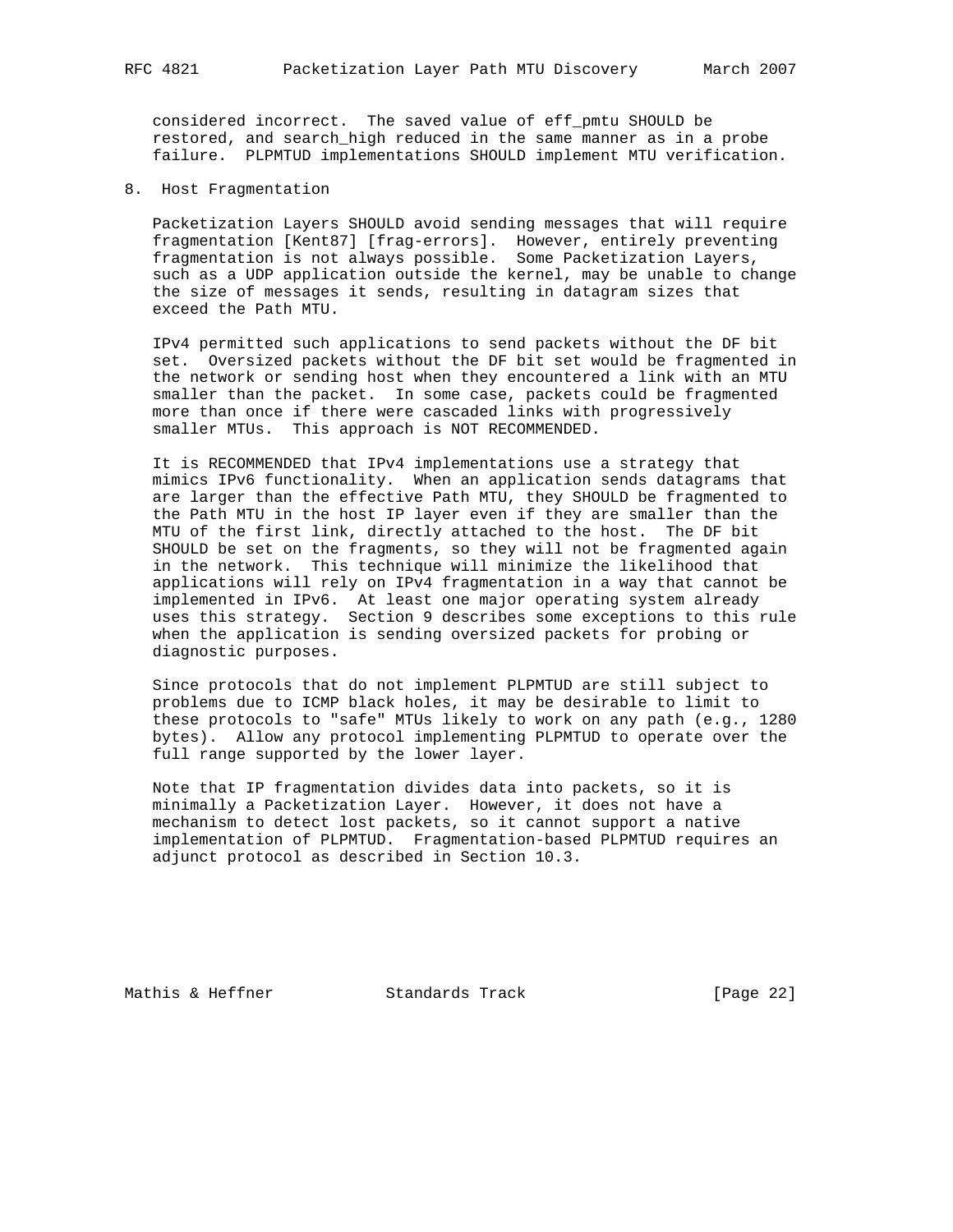#### 9. Application Probing

 All implementations MUST include a mechanism where applications using connectionless protocols can send their own probes. This is necessary to implement PLPMTUD in an application protocol as described in Section 10.4 or to implement diagnostic tools for debugging problems with PMTUD. There MUST be a mechanism that permits an application to send datagrams that are larger than eff\_pmtu, the operating systems estimate of the Path MTU, without being fragmented. If these are IPv4 packets, they MUST have the DF bit set.

 At this time, most operating systems support two modes for sending datagrams: one that silently fragments packets that are too large, and another that rejects packets that are too large. Neither of these modes is suitable for implementing PLPMTUD in an application or diagnosing problems with Path MTU Discovery. A third mode is REQUIRED where the datagram is sent even if it is larger than the current estimate of the Path MTU.

 Implementing PLPMTUD in an application also requires a mechanism where the application can inform the operating system about the outcome of the probe as described in Section 7.6, or directly update search\_low, search\_high, and eff\_pmtu, described in Section 7.1.

 Diagnostic applications are useful for finding PMTUD problems, such as those that might be caused by a defective router that returns ICMP PTB messages with incorrect size information. Such problems can be most quickly located with a tool that can send probes of any specified size, and collect and display all returned ICMP PTB messages.

10. Specific Packetization Layers

 All Packetization Layer protocols must consider all of the issues discussed in Section 6. For many protocols, it is straightforward to address these issues. This section discusses specific details for implementing PLPMTUD with a couple of protocols. It is hoped that the descriptions here will be sufficient illustration for implementers to adapt to additional protocols.

10.1. Probing Method Using TCP

 TCP has no mechanism to distinguish in-band data from padding. Therefore, TCP must generate probes by appropriately segmenting data. There are two approaches to segmentation: overlapping and non overlapping.

Mathis & Heffner Standards Track [Page 23]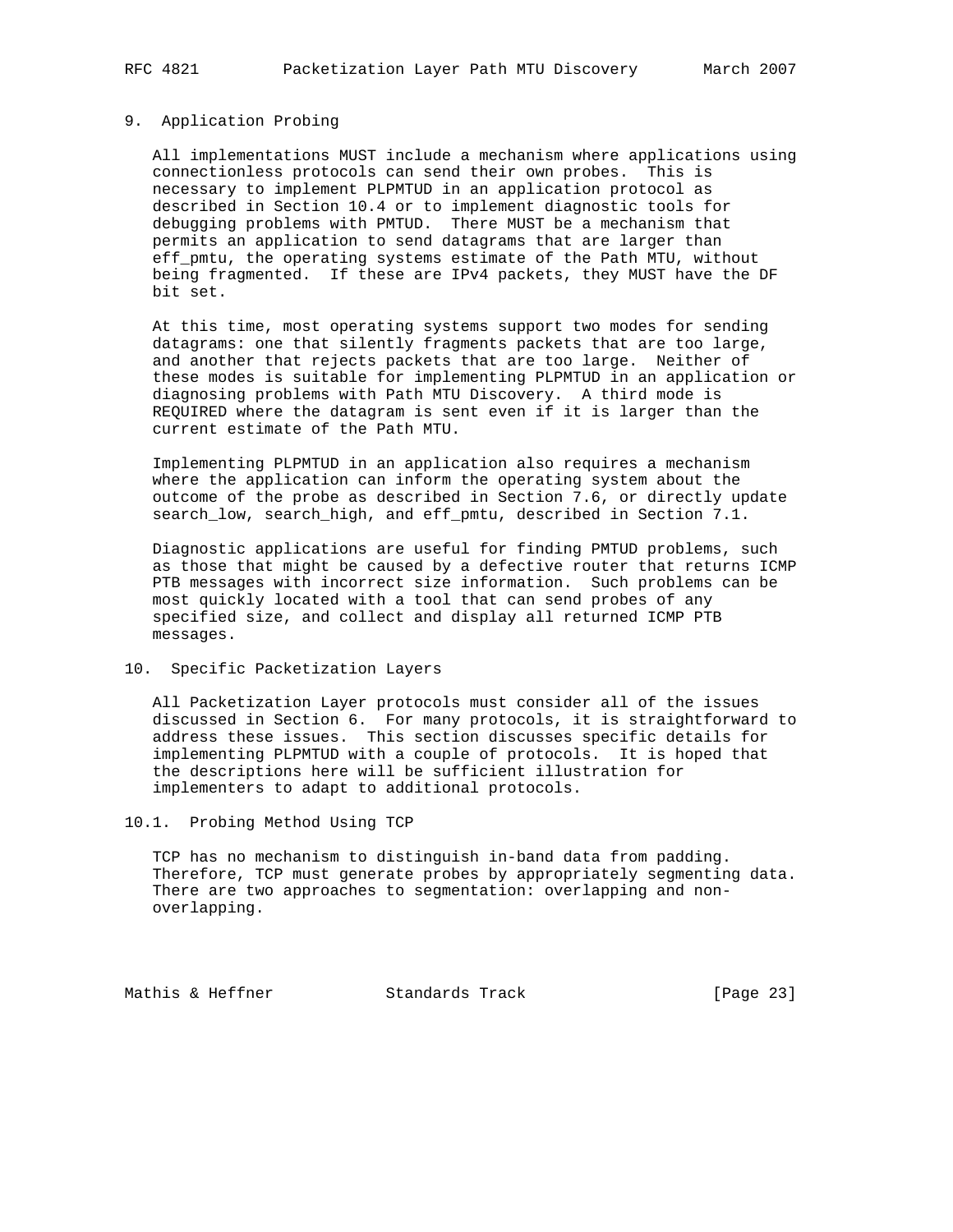In the non-overlapping method, data is segmented such that the probe and any subsequent segments contain no overlapping data. If the probe is lost, the "probe gap" will be a full probe size minus headers. Data in the probe gap will need to be retransmitted with multiple smaller segments.



### Figure 2

 An alternate approach is to send subsequent data overlapping the probe such that the probe gap is equal in length to the current MSS. In the case of a successful probe, this has added overhead in that it will send some data twice, but it will have to retransmit only one segment after a lost probe. When a probe succeeds, there will likely be some duplicate acknowledgments generated due to the duplicate data sent. It is important that these duplicate acknowledgments not trigger Fast Retransmit. As such, an implementation using this approach SHOULD limit the probe size to three times the current MSS (causing at most 2 duplicate acknowledgments), or appropriately adjust its duplicate acknowledgment threshold for data immediately after a successful probe.

Mathis & Heffner  $\sim$  Standards Track [Page 24]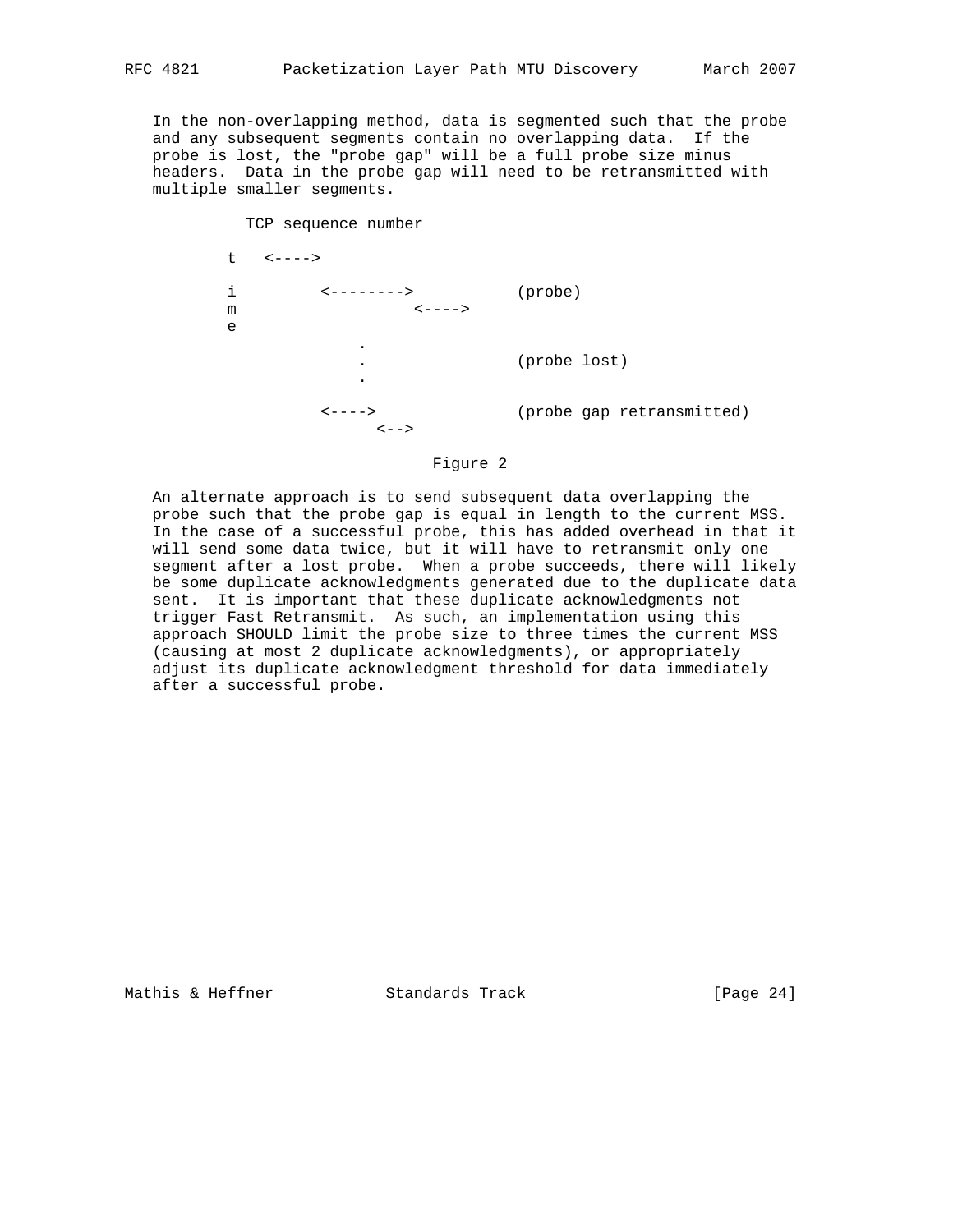TCP sequence number t <----> i <--------> (probe) m  $\leftarrow--->$  e <----> . . (probe lost) . <----> (probe gap retransmitted)

Figure 3

 The choice of which segmentation method to use should be based on what is simplest and most efficient for a given TCP implementation.

10.2. Probing Method Using SCTP

 In the Stream Control Transmission Protocol (SCTP) [RFC2960], the application writes messages to SCTP, which divides the data into smaller "chunks" suitable for transmission through the network. Each chunk is assigned a Transmission Sequence Number (TSN). Once a TSN has been transmitted, SCTP cannot change the chunk size. SCTP multi path support normally requires SCTP to choose a chunk size such that its messages to fit the smallest PMTU of all paths. Although not required, implementations may bundle multiple data chunks together to make larger IP packets to send on paths with a larger PMTU. Note that SCTP must independently probe the PMTU on each path to the peer.

 The RECOMMENDED method for generating probes is to add a chunk consisting only of padding to an SCTP message. The PAD chunk defined in [RFC4820] SHOULD be attached to a minimum length HEARTBEAT (HB) chunk to build a probe packet. This method is fully compatible with all current SCTP implementations.

 SCTP MAY also probe with a method similar to TCP's described above, using inline data. Using such a method has the advantage that successful probes have no additional overhead; however, failed probes will require retransmission of data, which may impact flow performance.

Mathis & Heffner Standards Track [Page 25]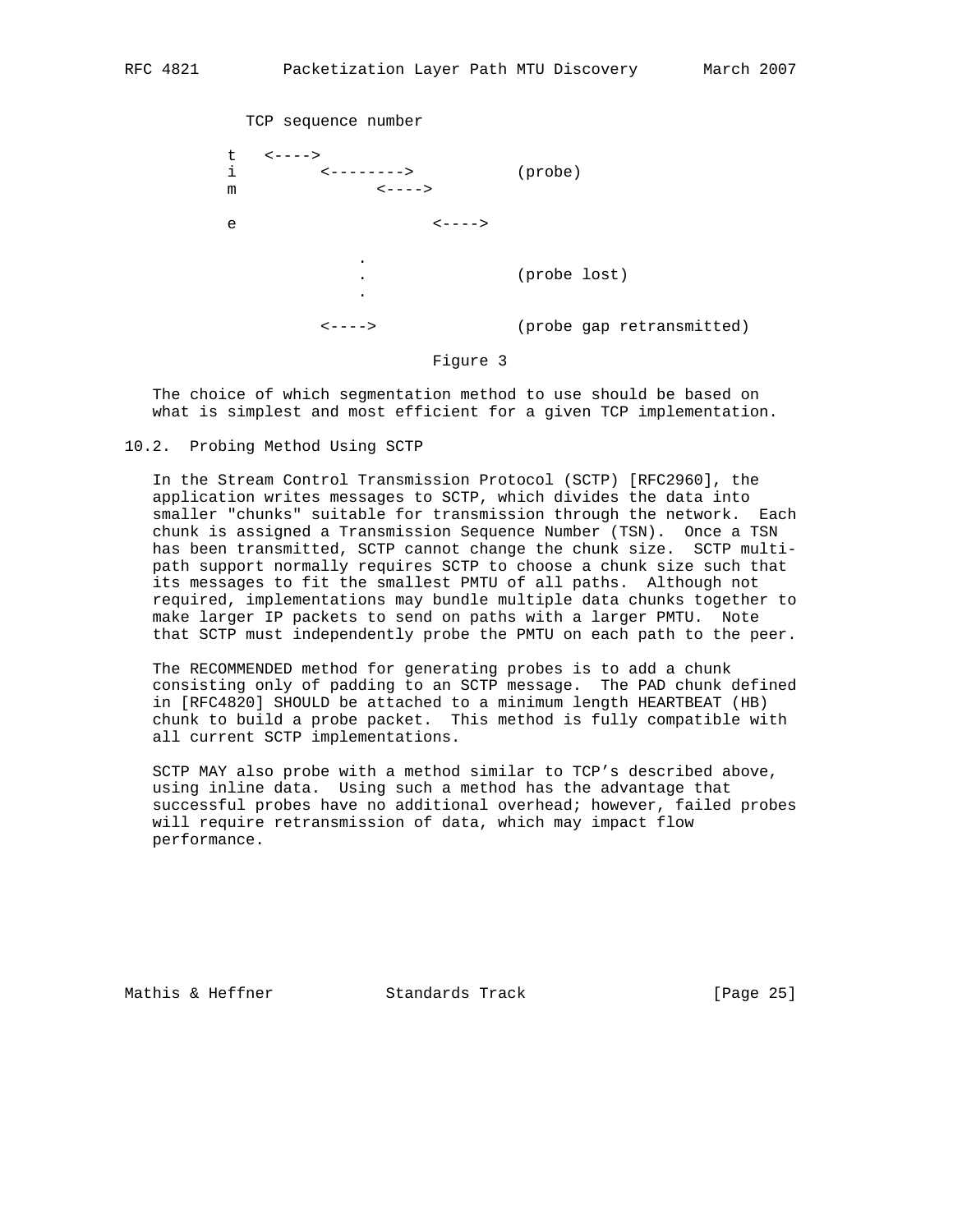#### 10.3. Probing Method for IP Fragmentation

 There are a few protocols and applications that normally send large datagrams and rely on IP fragmentation to deliver them. It has been known for a long time that this has some undesirable consequences [Kent87]. More recently, it has come to light that IPv4 fragmentation is not sufficiently robust for general use in today's Internet. The 16-bit IP identification field is not large enough to prevent frequent mis-associated IP fragments, and the TCP and UDP checksums are insufficient to prevent the resulting corrupted data from being delivered to higher protocol layers [frag-errors].

 As mentioned in Section 8, datagram protocols (such as UDP) might rely on IP fragmentation as a Packetization Layer. However, using IP fragmentation to implement PLPMTUD is problematic because the IP layer has no mechanism to determine whether the packets are ultimately delivered to the far node, without direct participation by the application.

 To support IP fragmentation as a Packetization Layer under an unmodified application, an implementation SHOULD rely on the Path MTU sharing described in Section 5.2 plus an adjunct protocol to probe the Path MTU. There are a number of protocols that might be used for the purpose, such as ICMP ECHO and ECHO REPLY, or "traceroute" style UDP datagrams that trigger ICMP messages. Use of ICMP ECHO and ECHO REPLY will probe both forward and return paths, so the sender will only be able to take advantage of the minimum of the two. Other methods that probe only the forward path are preferred if available.

 All of these approaches have a number of potential robustness problems. The most likely failures are due to losses unrelated to MTU (e.g., nodes that discard some protocol types). These non-MTU related losses can prevent PLPMTUD from raising the MTU, forcing IP fragmentation to use a smaller MTU than necessary. Since these failures are not likely to cause interoperability problems they are relatively benign.

 However, other more serious failure modes do exist, such as might be caused by middle boxes or upper-layer routers that choose different paths for different protocol types or sessions. In such environments, adjunct protocols may legitimately experience a different Path MTU than the primary protocol. If the adjunct protocol finds a larger MTU than the primary protocol, PLPMTUD may select an MTU that is not usable by the primary protocol. Although this is a potentially serious problem, this sort of situation is likely to be viewed as incorrect by a large number of observers, and thus there will be strong motivation to correct it.

Mathis & Heffner Standards Track [Page 26]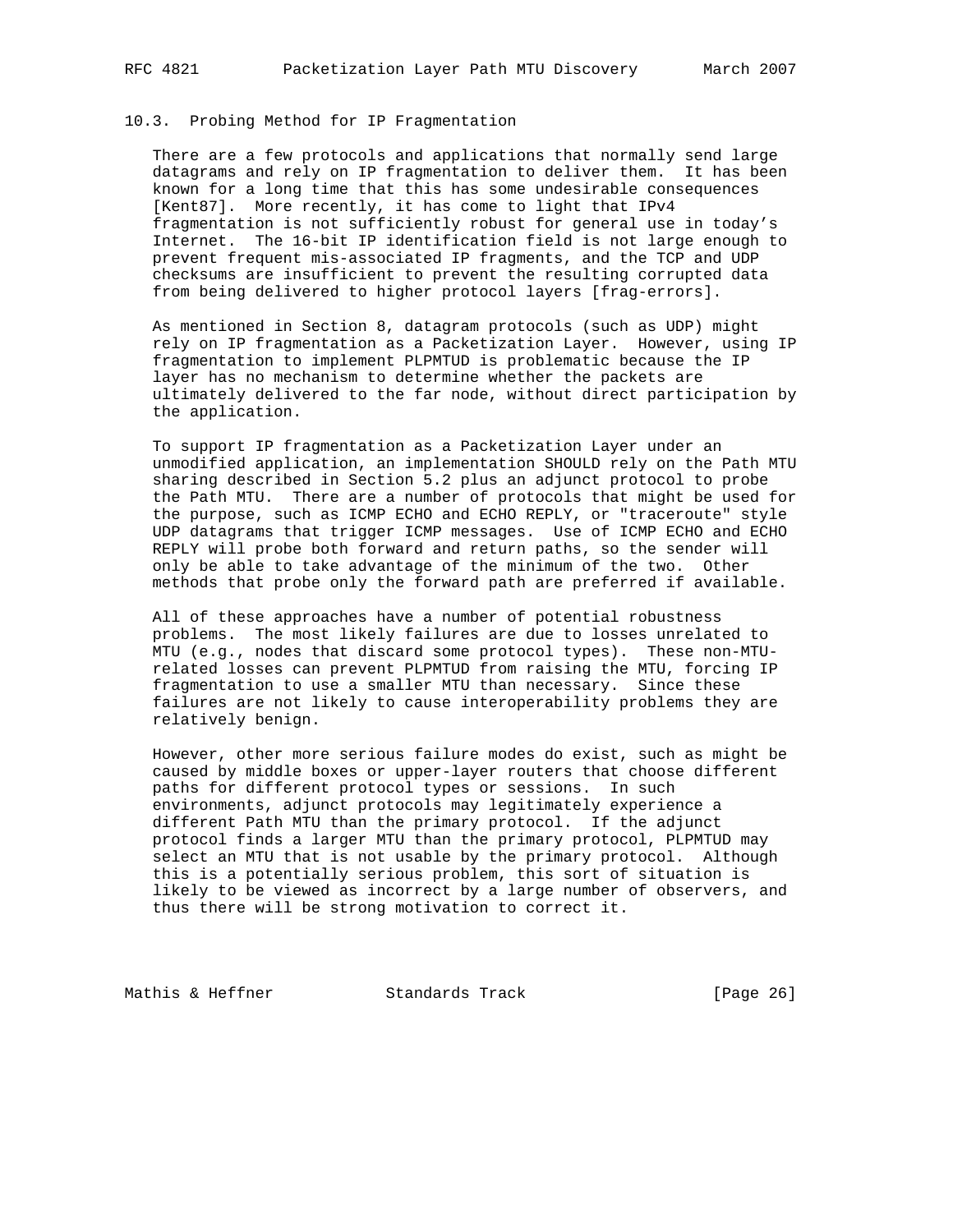Since connectionless protocols might not keep enough state to effectively diagnose MTU black holes, it would be more robust to err on the side of using too small of an initial MTU (e.g., 1 kByte or less) prior to probing a path to measure the MTU. For this reason, implementations that use IP fragmentation SHOULD use an initial eff\_pmtu, which is selected as described in Section 7.2, except using a separate global control for the default initial eff\_mtu for connectionless protocols.

 Connectionless protocols also introduce an additional problem with maintaining the path information cache: there are no events corresponding to connection establishment and tear-down to use to manage the cache itself. A natural approach would be to keep an immutable cache entry for the "default path", which has a eff\_pmtu that is fixed at the initial value for connectionless protocols. The adjunct Path MTU Discovery protocol would be invoked once the number of fragmented datagrams to any particular destination reaches some configurable threshold (e.g., 5 datagrams). A new path cache entry would be created when the adjunct protocol updates eff\_pmtu, and deleted on the basis of a timer or a Least Recently Used cache replacement algorithm.

#### 10.4. Probing Method Using Applications

 The disadvantages of relying on IP fragmentation and an adjunct protocol to perform Path MTU Discovery can be overcome by implementing Path MTU Discovery within the application itself, using the application's own protocol. The application must have some suitable method for generating probes and have an accurate and timely mechanism to determine whether the probes were lost.

 Ideally, the application protocol includes a lightweight echo function that confirms message delivery, plus a mechanism for padding the messages out to the desired probe size, such that the padding is not echoed. This combination (akin to the SCTP HB plus PAD) is RECOMMENDED because an application can separately measure the MTU of each direction on a path with asymmetrical MTUs.

 For protocols that cannot implement PLPMTUD with "echo plus pad", there are often alternate methods for generating probes. For example, the protocol may have a variable length echo that effectively measures minimum MTU of both the forward and return path's, or there may be a way to add padding to regular messages carrying real application data. There may also be alternate ways to segment application data to generate probes, or as a last resort, it may be feasible to extend the protocol with new message types specifically to support MTU discovery.

Mathis & Heffner Standards Track [Page 27]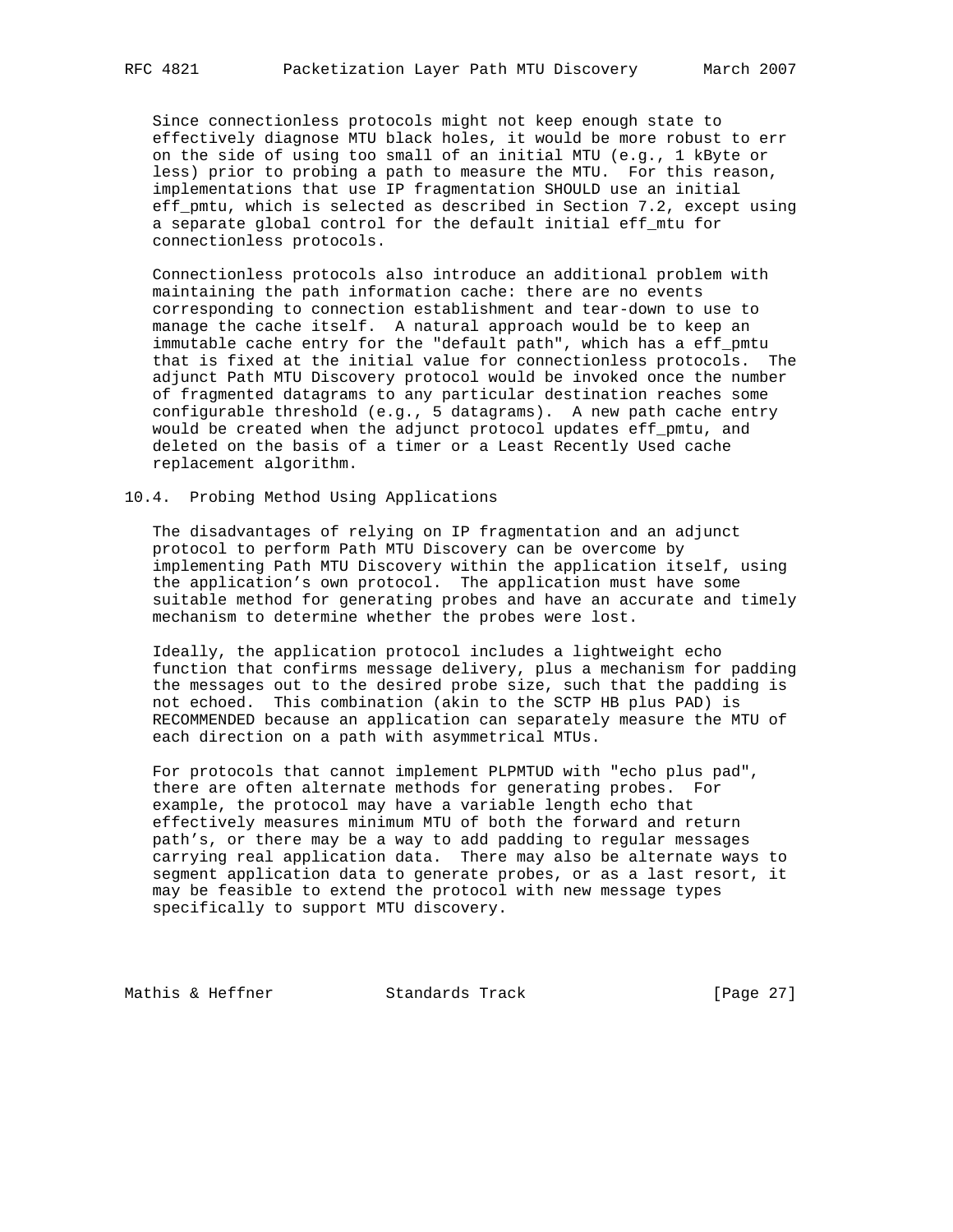Note that if it is necessary to add new message types to support PLPMTUD, the most general approach is to add ECHO and PAD messages, which permit the greatest possible latitude in how an application specific implementation of PLPMTUD interacts with other applications and protocols on the same end system.

 All application probing techniques require the ability to send messages that are larger than the current eff\_pmtu described in Section 9.

11. Security Considerations

 Under all conditions, the PLPMTUD procedures described in this document are at least as secure as the current standard Path MTU Discovery procedures described in RFC 1191 and RFC 1981.

 Since PLPMTUD is designed for robust operation without any ICMP or other messages from the network, it can be configured to ignore all ICMP messages, either globally or on a per-application basis. In such a configuration, it cannot be attacked unless the attacker can identify and cause probe packets to be lost. Attacking PLPMTUD reduces performance, but not as much as attacking congestion control by causing arbitrary packets to be lost. Such an attacker might do far more damage by completely disrupting specific protocols, such as DNS.

 Since packetization protocols may share state with each other, if one packetization protocol (particularly an application) were hostile to other protocols on the same host, it could harm performance in the other protocols by reducing the effective MTU. If a packetization protocol is untrusted, it should not be allowed to write to shared state.

- 12. References
- 12.1. Normative References

| [RFC0791] | Postel, J., "Internet Protocol", STD 5, RFC 791,<br>September 1981.                                       |
|-----------|-----------------------------------------------------------------------------------------------------------|
| [RFC1191] | Mogul, J. and S. Deering, "Path MTU discovery",<br>RFC 1191, November 1990.                               |
| [RFC1981] | McCann, J., Deering, S., and J. Mogul, "Path MTU<br>Discovery for IP version 6", RFC 1981, August 1996.   |
| [RFC2119] | Bradner, S., "Key words for use in RFCs to Indicate<br>Requirement Levels", BCP 14, RFC 2119, March 1997. |

Mathis & Heffner Standards Track [Page 28]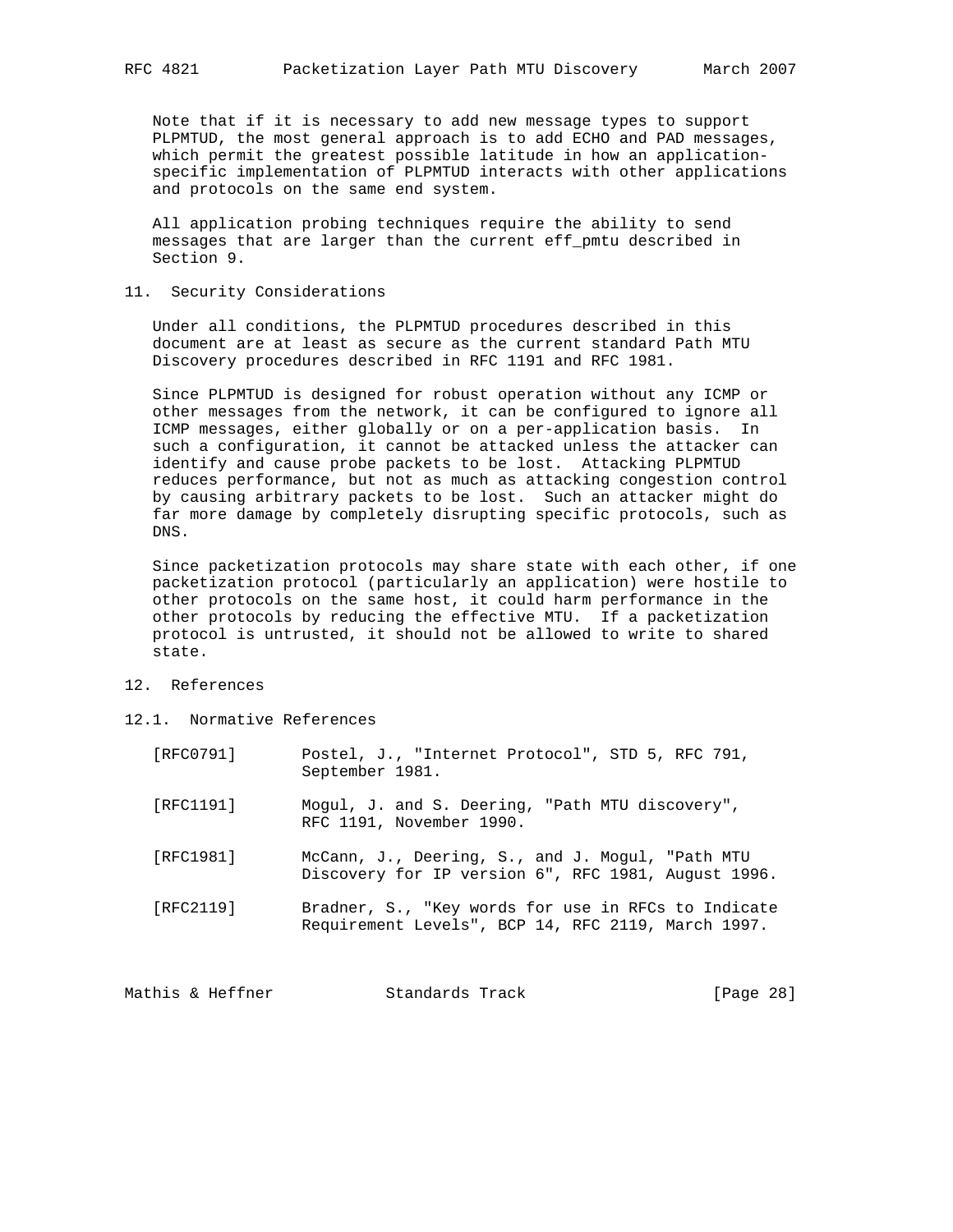RFC 4821 Packetization Layer Path MTU Discovery March 2007

- [RFC2460] Deering, S. and R. Hinden, "Internet Protocol, Version 6 (IPv6) Specification", RFC 2460, December 1998.
- [RFC0793] Postel, J., "Transmission Control Protocol", STD 7, RFC 793, September 1981.
- [RFC3697] Rajahalme, J., Conta, A., Carpenter, B., and S. Deering, "IPv6 Flow Label Specification", RFC 3697, March 2004.
- [RFC2960] Stewart, R., Xie, Q., Morneault, K., Sharp, C., Schwarzbauer, H., Taylor, T., Rytina, I., Kalla, M., Zhang, L., and V. Paxson, "Stream Control Transmission Protocol", RFC 2960, October 2000.
- [RFC4820] Tuexen, M., Stewart, R., and P. Lei, "Padding Chunk and Parameter for the Stream Control Transmission Protocol (SCTP)", RFC 4820, March 2007.

#### 12.2. Informative References

- [RFC2760] Allman, M., Dawkins, S., Glover, D., Griner, J., Tran, D., Henderson, T., Heidemann, J., Touch, J., Kruse, H., Ostermann, S., Scott, K., and J. Semke, "Ongoing TCP Research Related to Satellites", RFC 2760, February 2000.
- [RFC1122] Braden, R., "Requirements for Internet Hosts Communication Layers", STD 3, RFC 1122, October 1989.
- [RFC2923] Lahey, K., "TCP Problems with Path MTU Discovery", RFC 2923, September 2000.
- [RFC2401] Kent, S. and R. Atkinson, "Security Architecture for the Internet Protocol", RFC 2401, November 1998.
- [RFC2914] Floyd, S., "Congestion Control Principles", BCP 41, RFC 2914, September 2000.
- [RFC2461] Narten, T., Nordmark, E., and W. Simpson, "Neighbor Discovery for IP Version 6 (IPv6)", RFC 2461, December 1998.
- [RFC3517] Blanton, E., Allman, M., Fall, K., and L. Wang, "A Conservative Selective Acknowledgment (SACK)-based Loss Recovery Algorithm for TCP", RFC 3517, April 2003.

Mathis & Heffner Standards Track [Page 29]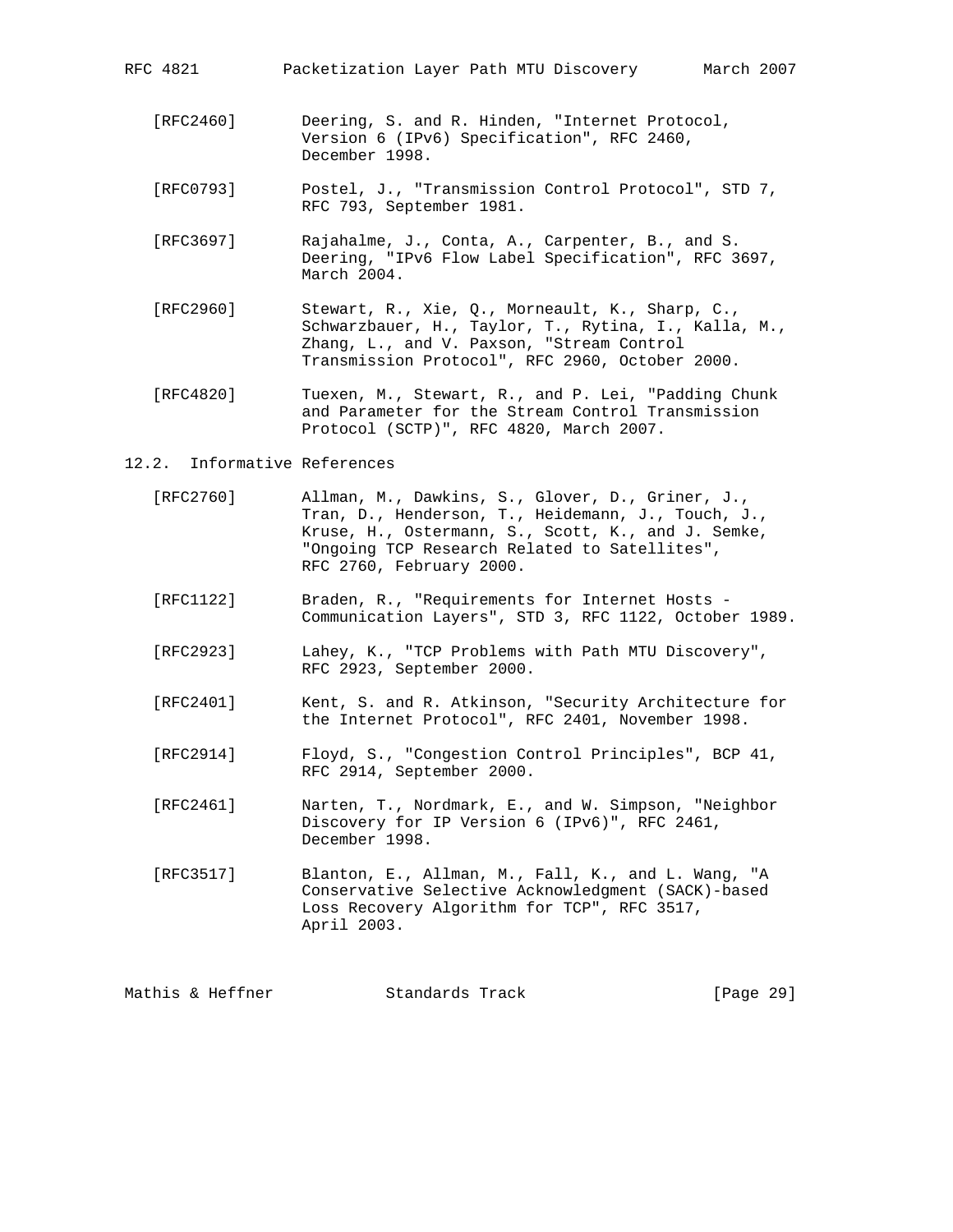- [RFC4340] Kohler, E., Handley, M., and S. Floyd, "Datagram Congestion Control Protocol (DCCP)", RFC 4340, March 2006.
- [Kent87] Kent, C. and J. Mogul, "Fragmentation considered harmful", Proc. SIGCOMM '87 vol. 17, No. 5, October 1987.
- [tcp-friendly] Mahdavi, J. and S. Floyd, "TCP-Friendly Unicast Rate- Based Flow Control", Technical note sent to the end2end-interest mailing list , January 1997, <http:/ /www.psc.edu/networking/papers/tcp\_friendly.html>.
- [frag-errors] Heffner, J., "IPv4 Reassembly Errors at High Data Rates", Work in Progress, December 2007.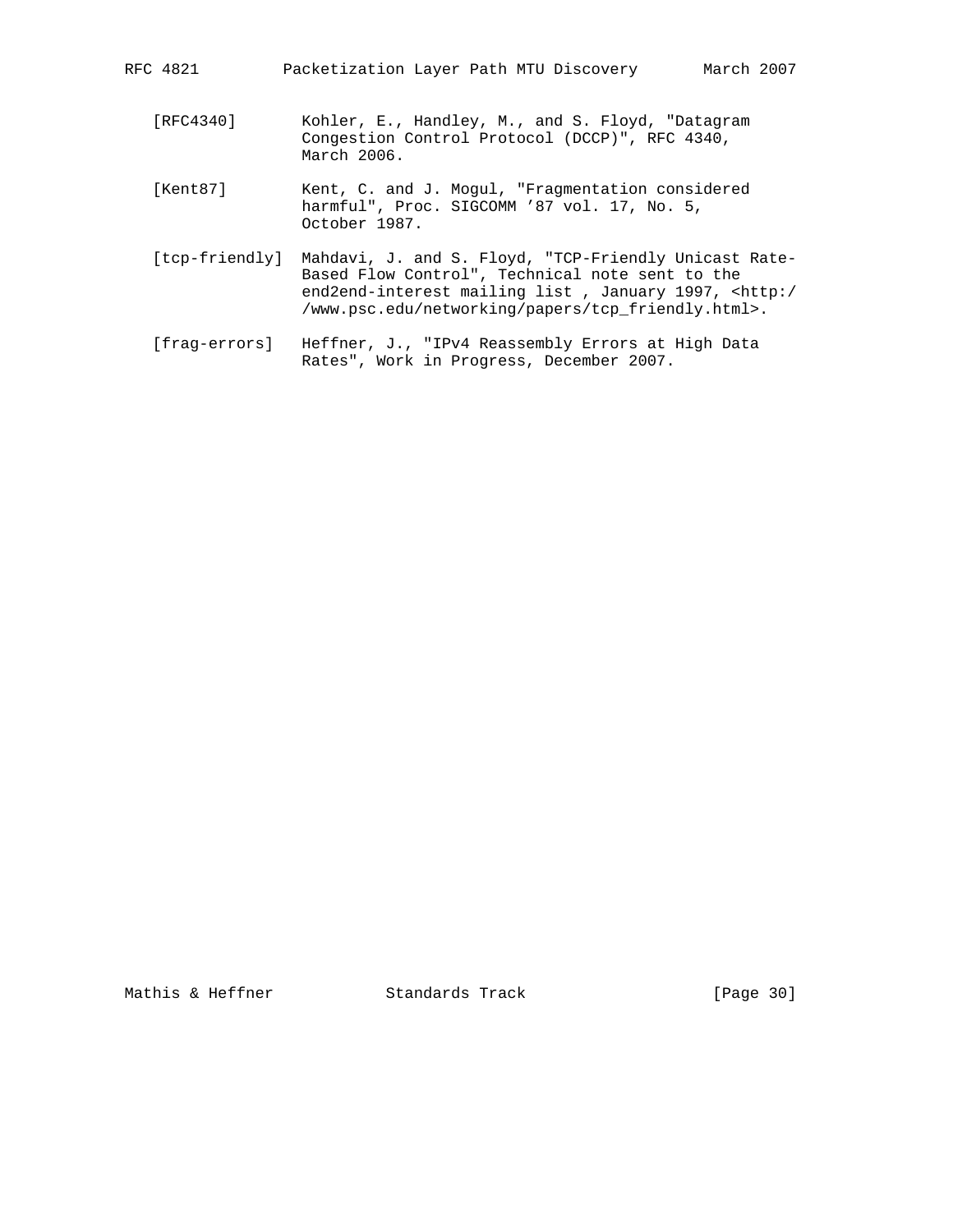Appendix A. Acknowledgments

 Many ideas and even some of the text come directly from RFC 1191 and RFC 1981.

 Many people made significant contributions to this document, including: Randall Stewart for SCTP text, Michael Richardson for material from an earlier ID on tunnels that ignore DF, Stanislav Shalunov for the idea that pure PLPMTUD parallels congestion control, and Matt Zekauskas for maintaining focus during the meetings. Thanks to the early implementors: Kevin Lahey, John Heffner, and Rao Shoaib, who provided concrete feedback on weaknesses in earlier versions. Thanks also to all of the people who made constructive comments in the working group meetings and on the mailing list. We are sure we have missed many deserving people.

 Matt Mathis and John Heffner are supported in this work by a grant from Cisco Systems, Inc.

Authors' Addresses

 Matt Mathis Pittsburgh Supercomputing Center 4400 Fifth Avenue Pittsburgh, PA 15213 USA

 Phone: 412-268-3319 EMail: mathis@psc.edu

 John W. Heffner Pittsburgh Supercomputing Center 4400 Fifth Avenue Pittsburgh, PA 15213 US

 Phone: 412-268-2329 EMail: jheffner@psc.edu

Mathis & Heffner Standards Track [Page 31]